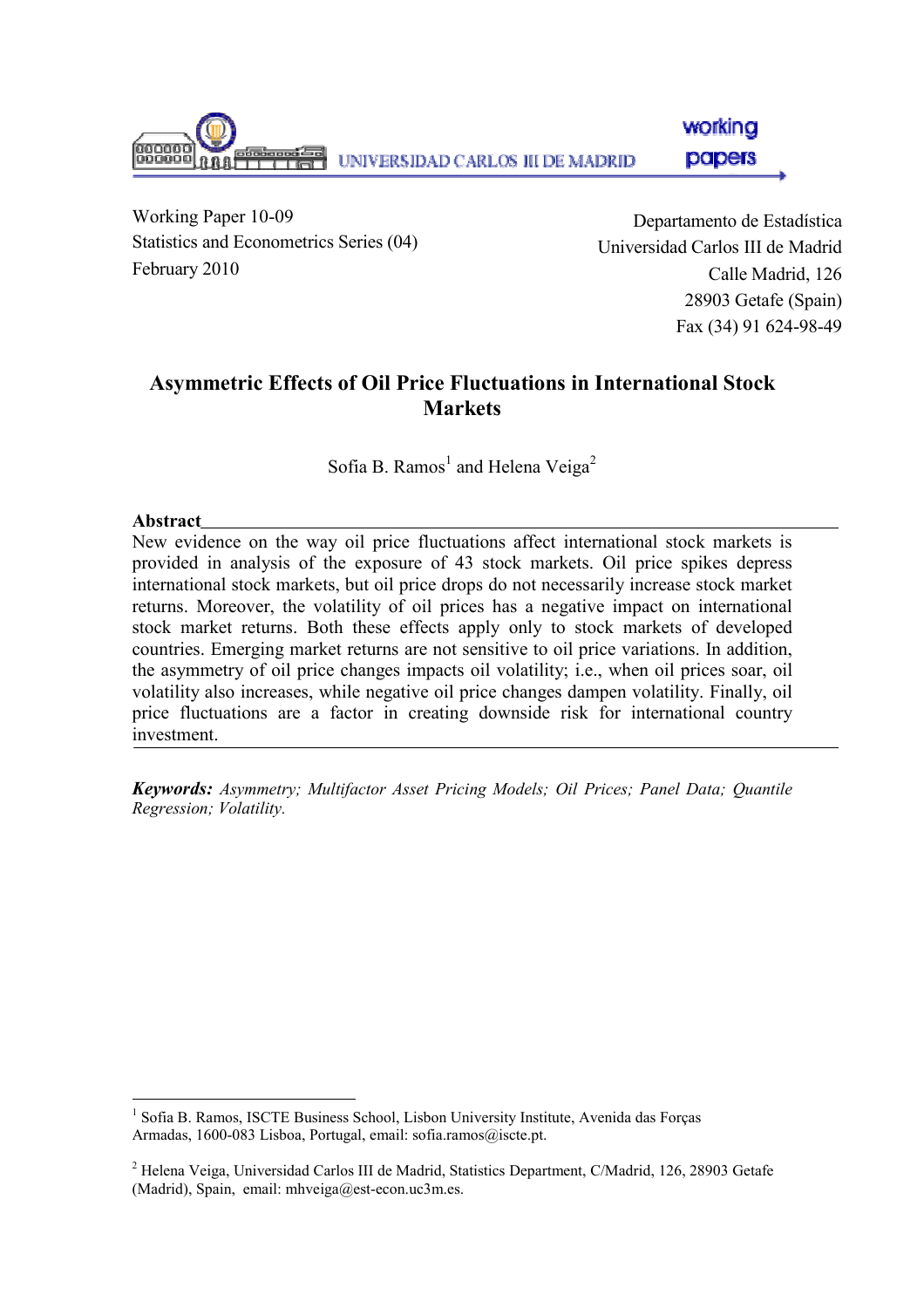# Asymmetric Effects of Oil Price Fluctuations in International Stock Markets<sup>∗</sup>

# Sofia B. Ramos<sup>†</sup> Helena Veiga<sup>‡</sup>

#### ABSTRACT

New evidence on the way oil price fluctuations affect international stock markets is provided in analysis of the exposure of 43 stock markets. Oil price spikes depress international stock markets, but oil price drops do not necessarily increase stock market returns. Moreover, the volatility of oil prices has a negative impact on international stock market returns. Both these effects apply only to stock markets of developed countries. Emerging market returns are not sensitive to oil price variations. In addition, the asymmetry of oil price changes impacts oil volatility; i.e., when oil prices soar, oil volatility also increases, while negative oil price changes dampen volatility. Finally, oil price fluctuations are a factor in creating downside risk for international country investment.

JEL classification: C23; G12; Q4; L72

Keywords: Asymmetry; Multifactor Asset Pricing Models; Oil Prices; Panel Data; Quantile Regression; Volatility.

<sup>∗</sup>The authors acknowledge financial support from Financial Research Center/UNIDE and from the Spanish Ministry of Education and Science, research projects ECO2009-08100 and MTM2009-13985-C02-01.

<sup>&</sup>lt;sup>†</sup>ISCTE Business School, Lisbon University Institute, Avenida das Forças Armadas, 1600-083 Lisboa, Portugal. Email: sofia.ramos@iscte.pt. Corresponding author.

<sup>‡</sup>Universidad Carlos III de Madrid, C/ Madrid 126, 28903 Getafe, Spain. ISCTE Business School, Avenida das Forças Armadas, 1600-083 Lisboa, Portugal.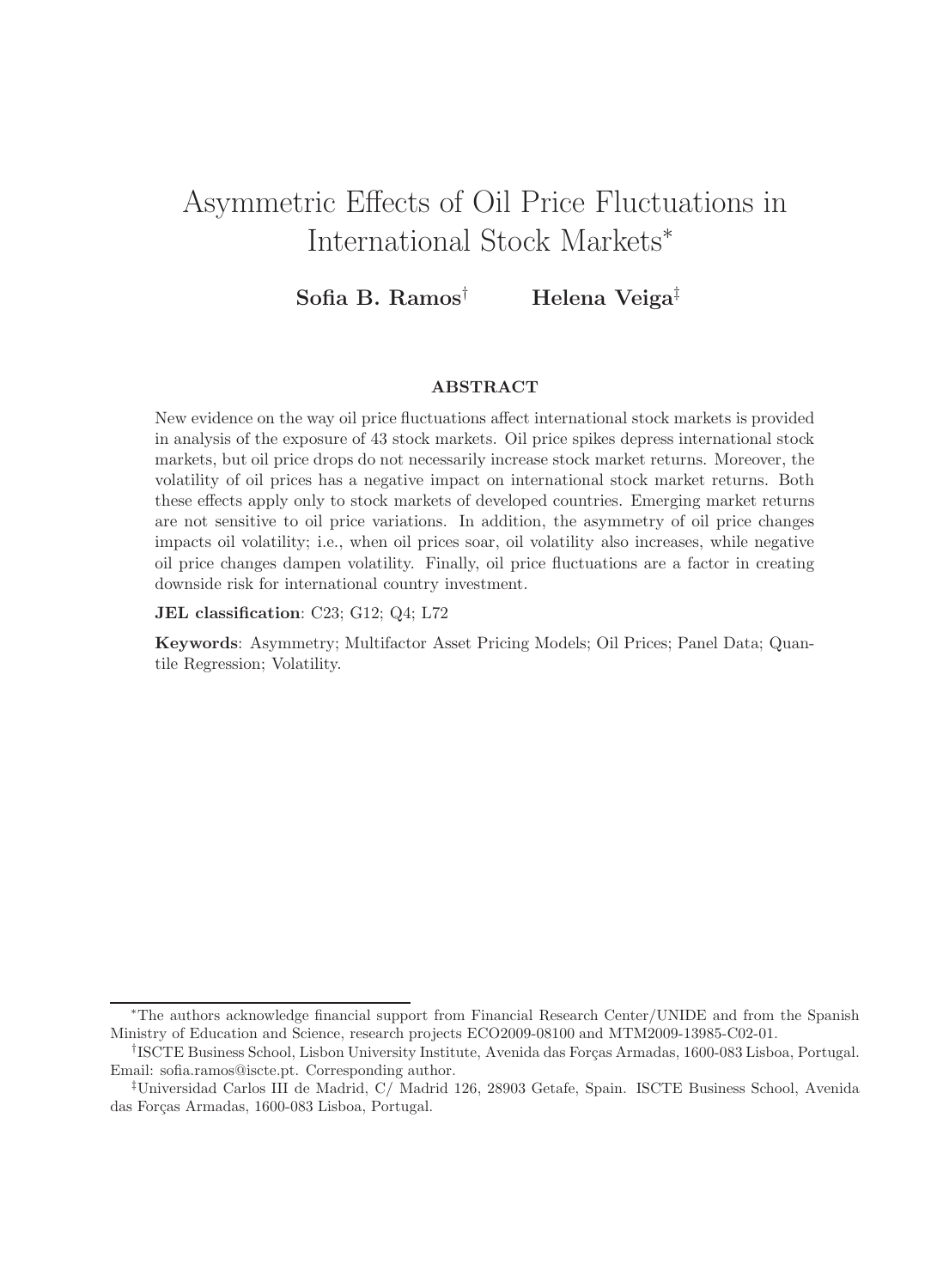# I. Introduction

Between January 2000 and the summer of 2008, the price of oil increased almost five times, to become a cause of considerable concern. Escalating oil prices are likely to endanger the pace of worldwide economic growth as countries need sources of energy. As stock markets are commonly seen as bellwethers of an economy, (see, e.g., Fama (1990) and Schwert (1990)), oil price variations are likely be reflected in stock market returns. Yet, there is inconsistent evidence on the importance of oil prices for stock markets. Jones and Kaul (1996) provide evidence that aggregate stock market returns in the U.S., Canada, Japan and the U.K. are negatively sensitive to the adverse impact of oil price shocks on those economies. Chen et al. (1986), Ferson and Harvey (1994b) and Huang et al. (1996), however, find that oil futures returns do not have much impact on broad-based market indices such as the S&P 500 and that there is no reward for taking oil price risk in stock markets.

We provide new evidence on the way oil prices move stock markets. First, we investigate whether the impact of oil prices is asymmetric; that is whether the impact depends on the deviation being positive or negative. Although some authors demonstrate that the impact of oil price changes on the macroeconomy is asymmetric, i.e., oil price hikes have a negative impact on GDP, but drops in oil prices do not necessarily have a positive impact on output (see Mork, 1989; Mork et al., 1994), the relation has not been formally tested in stock markets.

Second, we investigate whether oil price volatility impacts international stock market returns. Third, we link asymmetries in oil price sign with oil price risk. Do soaring oil prices aggravate or diminish uncertainty about oil prices? Finally, we use quantile regressions to better analyze the role of oil price returns in extreme variations of international stock market returns.

We analyze for the first time the exposure of a large sample of stock markets to oil price fluctuations. Our results show that oil price spikes depress international stock markets, but oil prices drops do not necessarily increase stock market returns. Overall, the results provide new evidence on the asymmetric effects of oil price fluctuations. Moreover, the volatility of oil prices impacts negatively international stock market returns. Both effects apply only for stock markets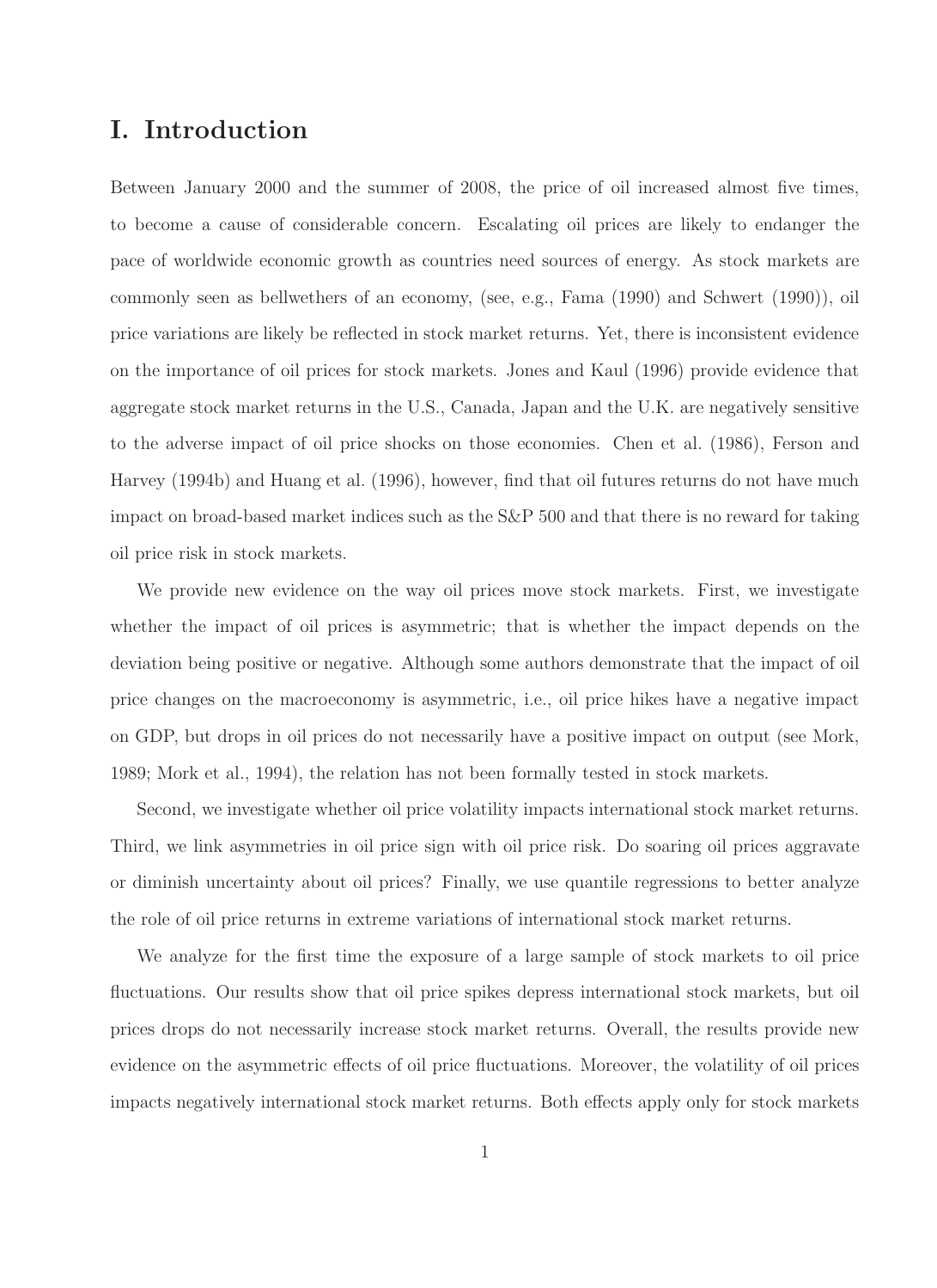of developed countries. Emerging markets returns do not show sensitivity to oil prices variations. In addition, the asymmetry of oil price changes impacts oil volatility, i.e. when oil prices soar, oil volatility also increases, while negative oil price changes dampen volatility. Finally, oil price fluctuations are a factor creating downside risk for international country investment.

Controlling for the impact of oil price fluctuations has become a prominent factor in investment decisions and consequently risk management. Our analysis should be helpful in understanding the workings of oil price variation in international country diversification.

The structure of the paper is at follows. Section II describes the data and the methodology. Section III presents the results of the estimation. Section IV makes a series of robustness tests to the analysis based on quantile regressions. Section V concludes.

# II. Methodology and Data

We separately describe the methodology and the data that we use to make inferences on the importance of oil prices as a factor in international stock markets.

# A. Methodology

We take as an example a global investment manager that diversifies across a large number of international stock markets. We follow the authors who use international arbitrage pricing theory (APT) to examine the impacts of global factors on stock returns (see Ferson and Harvey, 1994b; Karolyi and Stulz, 2003).

Our choice of global risk factors follows the practice in standard empirical work on international asset pricing. Following Stulz (1981) and Adler and Dumas (1983), one factor is the world market portfolio. Solnik (1974) advocates that exchange rate risk should be priced when purchasing power parity fails. Adler and Dumas (1983) also present theoretical support for the pricing of exchange rate fluctuations in a global setting. Therefore, we test whether a country index exhibits sensitivity to currency rate changes. The final factor we use is oil prices. Based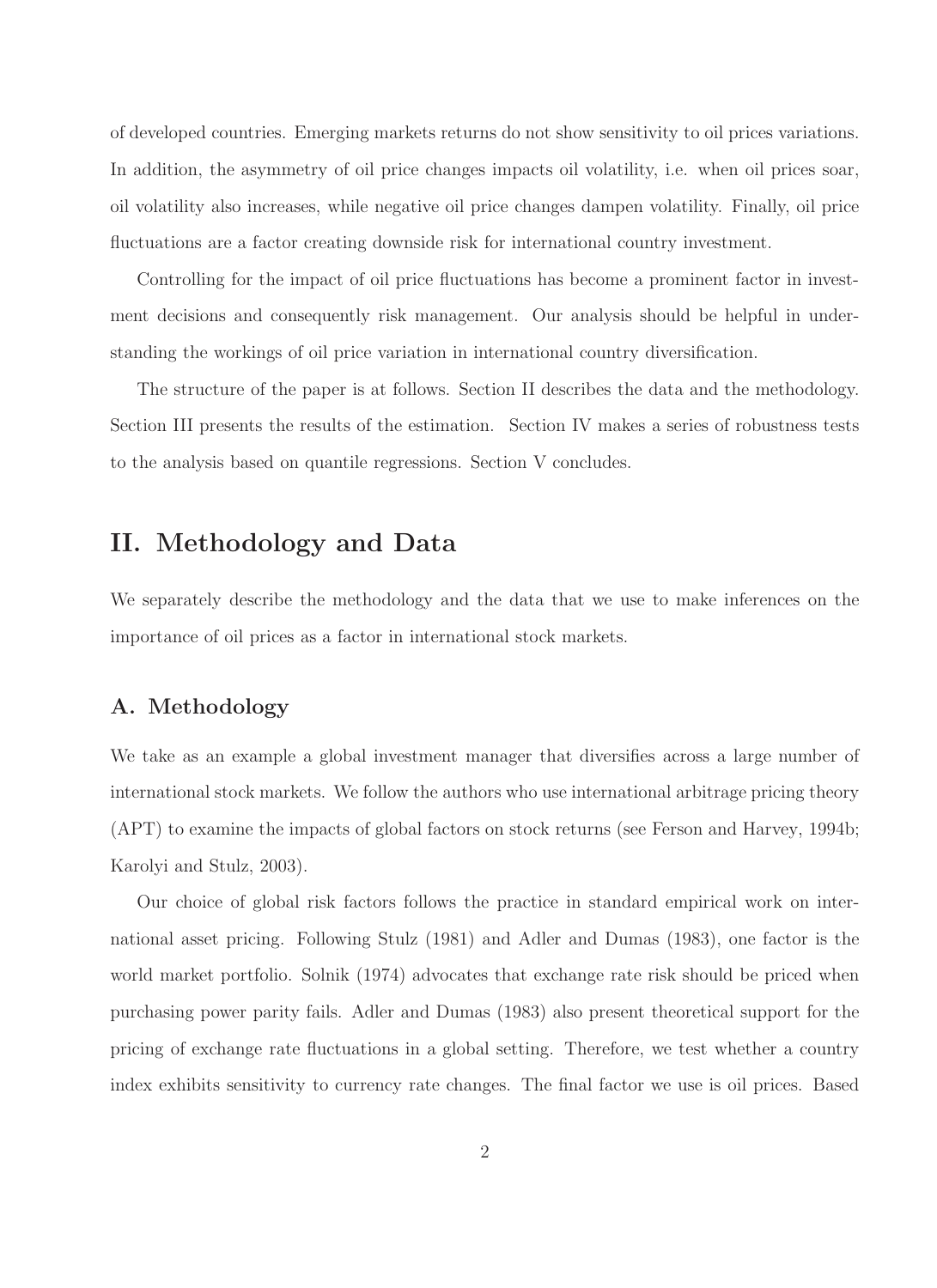on the work of Chen et al. (1986) and Ferson and Harvey (1994b), we try to investigate whether a country market returns are exposed to oil price fluctuations in a global investment setting.

The basic model is:

$$
INDEX_{i,t} = \alpha_i + \beta_{WORLD} \cdot WORLD_t + \beta_{OIL} \cdot OIL_t + \beta_{CURR} \cdot CURRENCY_{i,t} + u_{i,t}, \quad (1)
$$

where the dependent variable is the excess returns of the stock market of country  $i$  at time  $t$  $(INDEX_{i,t})$ . The independent variables are the world market excess return on a risk-free rate at time t (WORLD<sub>t</sub>); the return on an oil price index at time t (OIL<sub>t</sub>); and the currency rate variations of country i at time t  $(CURRENCY_{i,t})$ . The  $\beta_k$  with  $k \in \{WORLD, OIL, CURR\}$ are the coefficients of  $INDEX_{i,t}$  on the risk factors.  $\alpha_i$ , the intercept, accounts for possible heterogeneity among countries and is constant over time. This means that the effect of a change in one explanatory variable is the same for all countries and all periods, but the average level for country i may be different from that of country j.  $u_{i,t}$  are the errors and represent the nonsystematic excess returns relative to the factors. According to Ferson and Harvey (1994b), the factor model regressions provide information about the usefulness of global factors in controlling for the risks of international investments.

#### B. Data

We collect monthly returns for country indexes from Datastream, which provides extensive coverage of countries' total market capitalization. Datastream indexes are weighted by market capitalization.

Our sample covers 43 countries from December 1988 through June 2009, for a total of 247 monthly observations. This is an unbalanced panel because data are not available every month for all countries. Returns are expressed in U.S. dollars. We justify the choice of U.S. dollars as the reference currency by the fact that the price of oil is determined in U.S. dollars in international markets.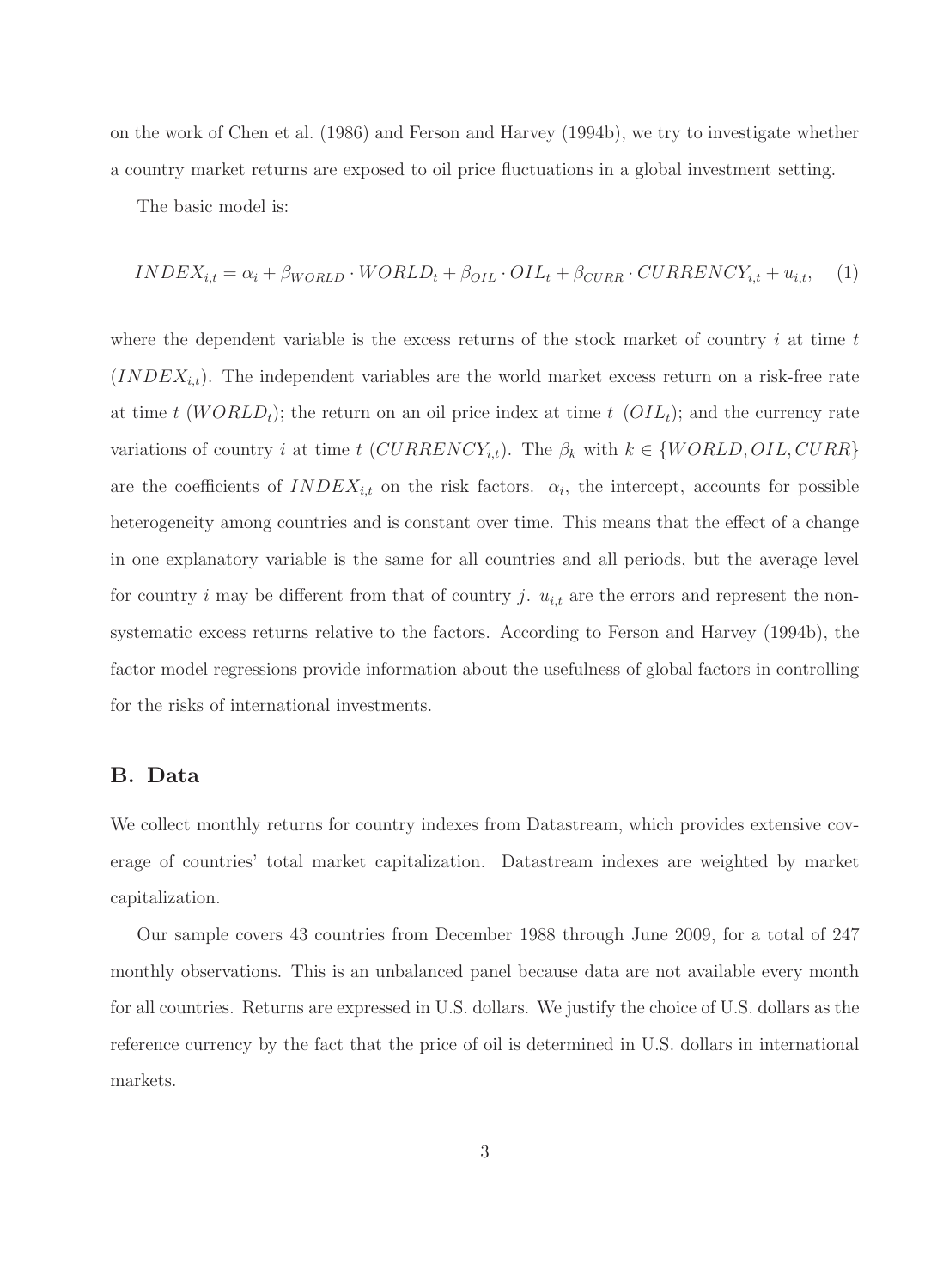The stock market variables are the logarithm changes of the local market portfolio excess returns (INDEX) and the market portfolio computed using the logarithm changes of the world market portfolio index  $(WORLD)$ . Both returns are in excess of a short-term interest rate, the one-month Eurodollar interest rate (see Ferson and Harvey, 1994a).

Table I, Panel A, reports the summary statistics for stock market indexes by country. Most countries have positive excess returns during the period. Only 13 of 41 stock markets indexes have negative excess returns. Volatility is lower in developed markets such as the U.S., Switzerland and the U.K. (with values ranging between 4% and 5%) and higher in emerging markets like Indonesia or Turkey, 21.475% and 16.394%, respectively. All countries have kurtosis values higher than three. We also observe that the distribution of excess returns is negatively skewed for the majority of the countries; only 5 of 42 present positive skewness. Consequently, the assumption of Gaussian returns is rejected by the Jarque-Bera test for almost all countries, except Japan.

Panel B of Table I reports summary statistics for the variables oil spot and futures prices, for the world market portfolio returns and for currency changes. For the variable WORLD we see a negative excess return for the period, as well as negative skewness. The Jarque-Bera test rejects the null hypothesis of normal returns.

 $CURRENCY$  is the logarithm changes in currency rates against the U.S. dollar. As all bilateral rates are expressed in U.S. dollars by unit of the foreign currency, a positive change in the rate means the foreign currency has appreciated with respect to U.S. dollars. In Panel B we see summary statistics for currency variations against the U.S. dollar.

The evidence is that 23 of the 42 currencies depreciated against the U.S. dollar. Currency rates of Brazil and Indonesia are the worst volatiles with values over 7%. Overall, we observe that exchange rate variability is on average lower than the volatility of stock index returns. Since kurtosis is higher than three and there is negative skewness, the Jarque-Bera test lead us to reject the null of Gaussian returns.

The oil factor is proxied by the logarithm difference of oil prices  $(OLL)$ . We use both spot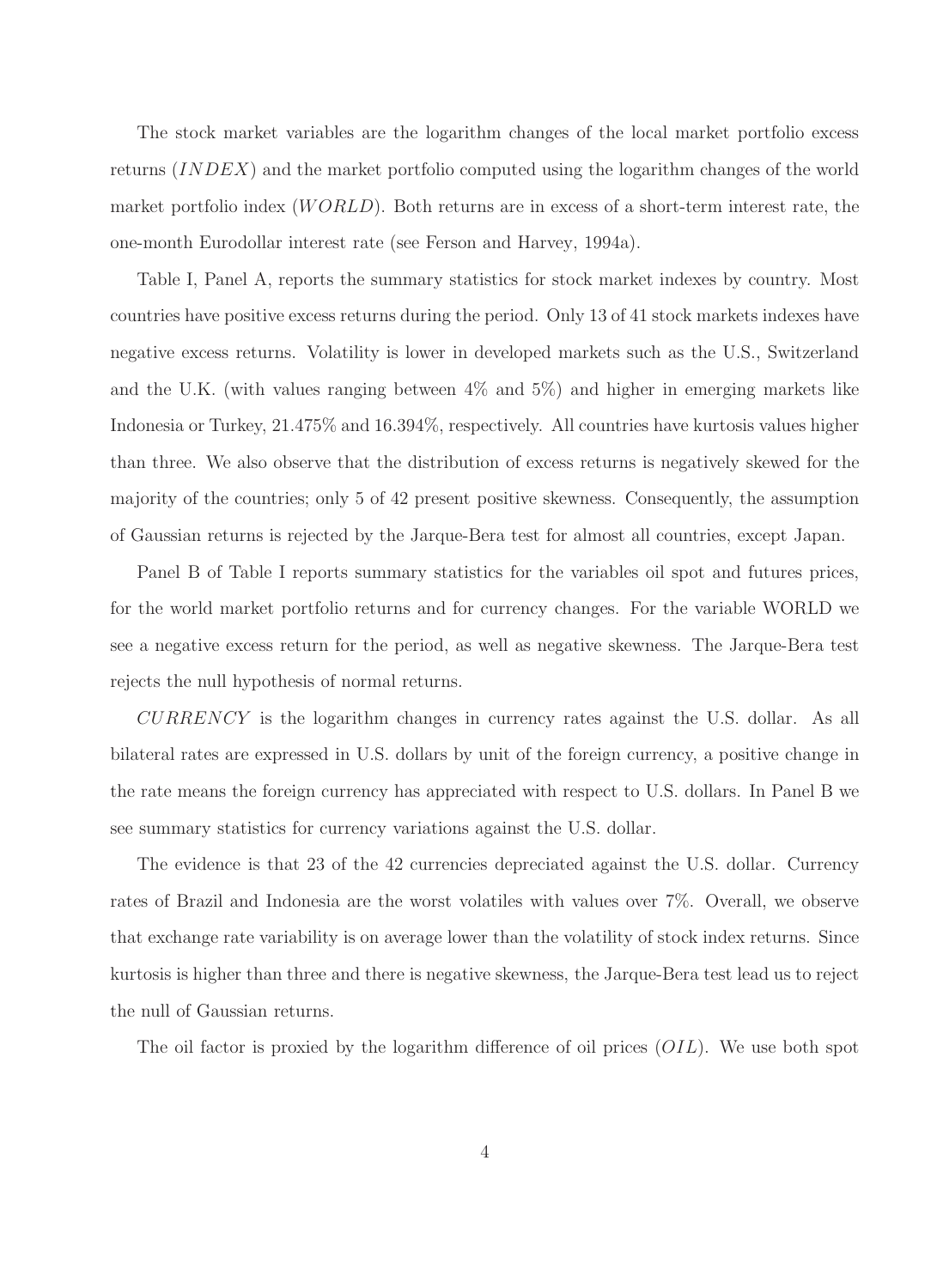and futures prices.<sup>1</sup> We use the price index of London Brent crude oil priced in U\$/barrel and the NYMEX-light crude oil continuous-settlement price also priced in U\$/barrel. Brent crude oil is sourced from the North Sea. It is used to price two-thirds of the world's internationally traded crude oil supplies, and is a benchmark for oil production from regions such as Europe, Africa and the Middle East. The NYMEX futures contract is the most widely traded futures contract on oil and it also is used as the benchmark to set oil product-related prices. Summary statistics about the time series are displayed in Table I, Panel B. The oil returns register a positive mean during the period, around 0.6 % monthly, with a standard deviation of almost 10 % monthly.



Figure 1. Oil price (first panel) and oil returns in percentage (second panel).

Figure 1 depicts the oil price index and oil returns over the sample period. In the first graph, <sup>1</sup>The correlation between spot and futures oil prices is quite high, with a value of 0.9187.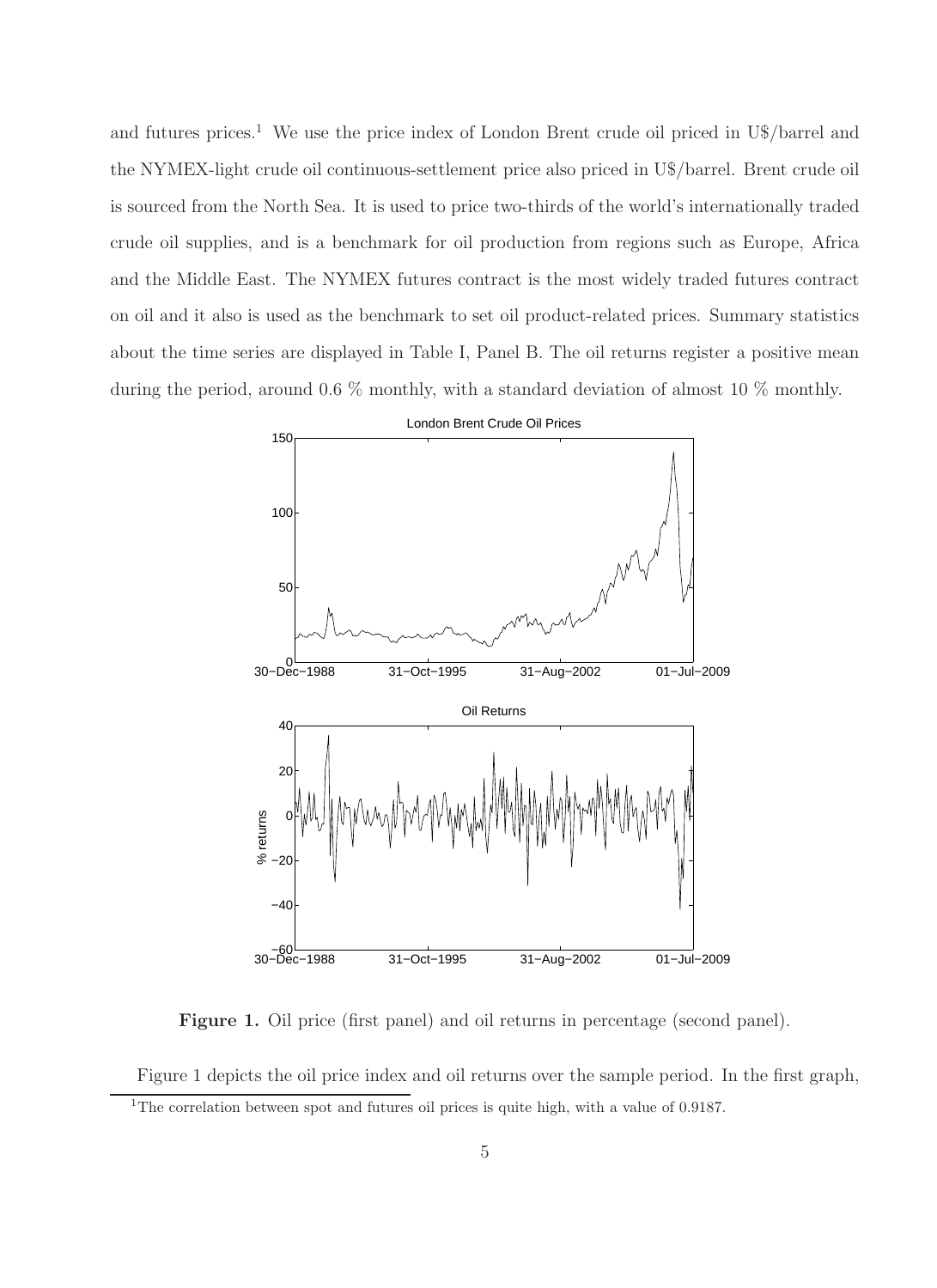the price of oil fluctuates little until around 1998. There is some turbulence in the summer of 1990, which coincides with the beginning of the invasion of Kuwait and the Gulf War, but prices drop to normal levels after the end of the war in February 1992. In 1999, rise again, but then drop after 2000 and 2001. Then they rose to over \$50/BBL in 2005, 100\$/BBL in 2007 and almost \$150/ BBL in July 2008. As many countries worldwide experienced economic recession, prices continued to slide until the end of 2008, to peak again during 2009. The value in June 2009 was again close to \$70/BBL.

The second graph in Figure 1 depicts the variations in oil prices. Many large monthly variations are visible as great as  $+/-20\%$ . There are four large declines in price that correspond to December 1990 and January 1991, the end of the Gulf War; December 2000; March 2003 and more recently October and December 2008. Price spikes can be seen in July, August and September of 1990, the beginning of the Gulf War; March 1999; May 2000; March 2002; January 2005 and May 2009.

# III. Empirical Results

First we present results of the basic factor model. Second, we add to the model variables to test for asymmetric effects. Third, we see whether the volatility of oil impacts stock market returns, and finally we relate the asymmetric effects of oil price fluctuations to volatility of oil.

### A. Baseline Model

Our starting point is the baseline model in equation (1). Because of the structure of the data, we estimate model (1) using panel data techniques. One advantage of this approach is that it enhances the quality and quantity of data and allow the study of the dynamics of the variable of interest with a relatively short time series. Moreover, intercepts can differ according to country for capturing cross-sectional heterogeneity.<sup>2</sup>

<sup>&</sup>lt;sup>2</sup>To test equation (1), we estimate fixed and random effects panels. The advantage of a fixed effects panel is that it accounts for the fact that the explanatory variables may be correlated with the unobserved country effects.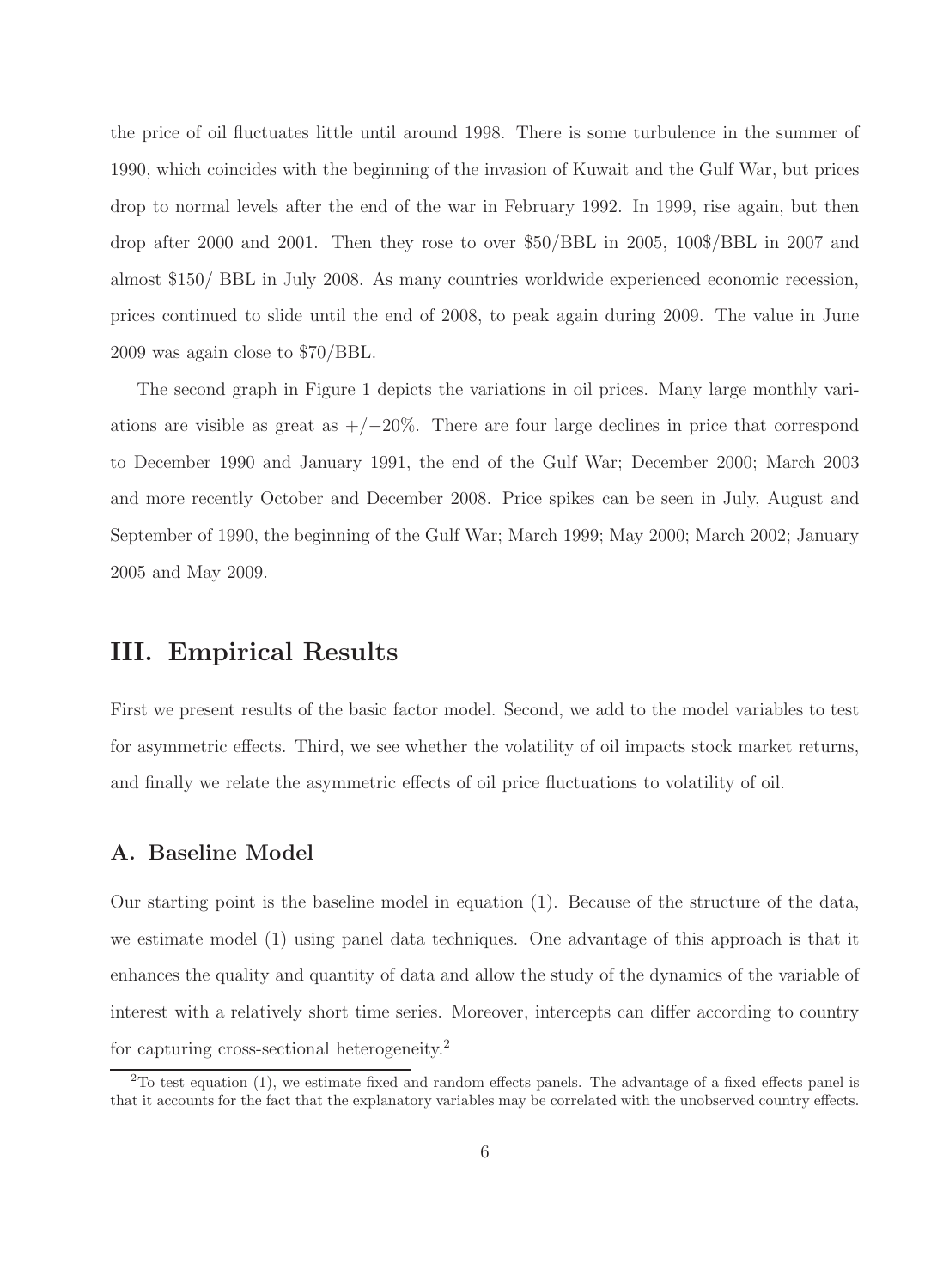The main results of the estimation of equation (1) are presented in Table II. Panel A uses oil spot prices and Panel B uses oil futures prices. Models (2) and (4) include time dummies in order to account for possible shifts in the level of country excess returns. Given the similarity of results, we comment on spot and futures prices together.

First, note that the coefficient of the variable *WORLD* is close to one and statistically significant. Therefore the International-Capital Asset Pricing Model (I-CAPM) cannot be rejected. Second, the variable *CURRENCY* also has a statistically significant positive coefficient much as in the results of Carrieri and Majerbi (2006). This means that appreciations of the local currency against the U.S. dollar have a positive effect on market returns. Finally, the coefficient on the variable OIL is not statistically significant, consistent with results of Chen et al. (1986) and Ferson and Harvey (1994b).

The Hausman test tests the null hypothesis that the country effects are not correlated with the factors. If there is no correlation, the random effects estimator is consistent and efficient, while the fixed effects estimator is merely consistent. Hence, rejection of the null hypothesis justifies use of the fixed effects model, which we will follow from now on.

### B. Asymmetric Effects of Oil Price Changes

A large literature has reported that oil price fluctuations have an asymmetric impact on the macroeconomy. That is, while oil price spikes lead to reduced outputs, oil price drops do not necessarily lead to an increase in output (see Mork, 1989; Mork et al., 1994; Ferderer, 1996; Huntington, 1998; Balke et al., 2002). Nothing is known about this relation in stock markets, however.

Although results are quite similar, the Hausman test indicates that the fixed effects specification is often more appropriate. Therefore, hereafter we present estimation results for the fixed effects models. Finally, in order to calculate unbiased standard errors of the fixed effects panels, we cluster errors in two dimensions simultaneously, i.e., country and time (see Petersen, 2009).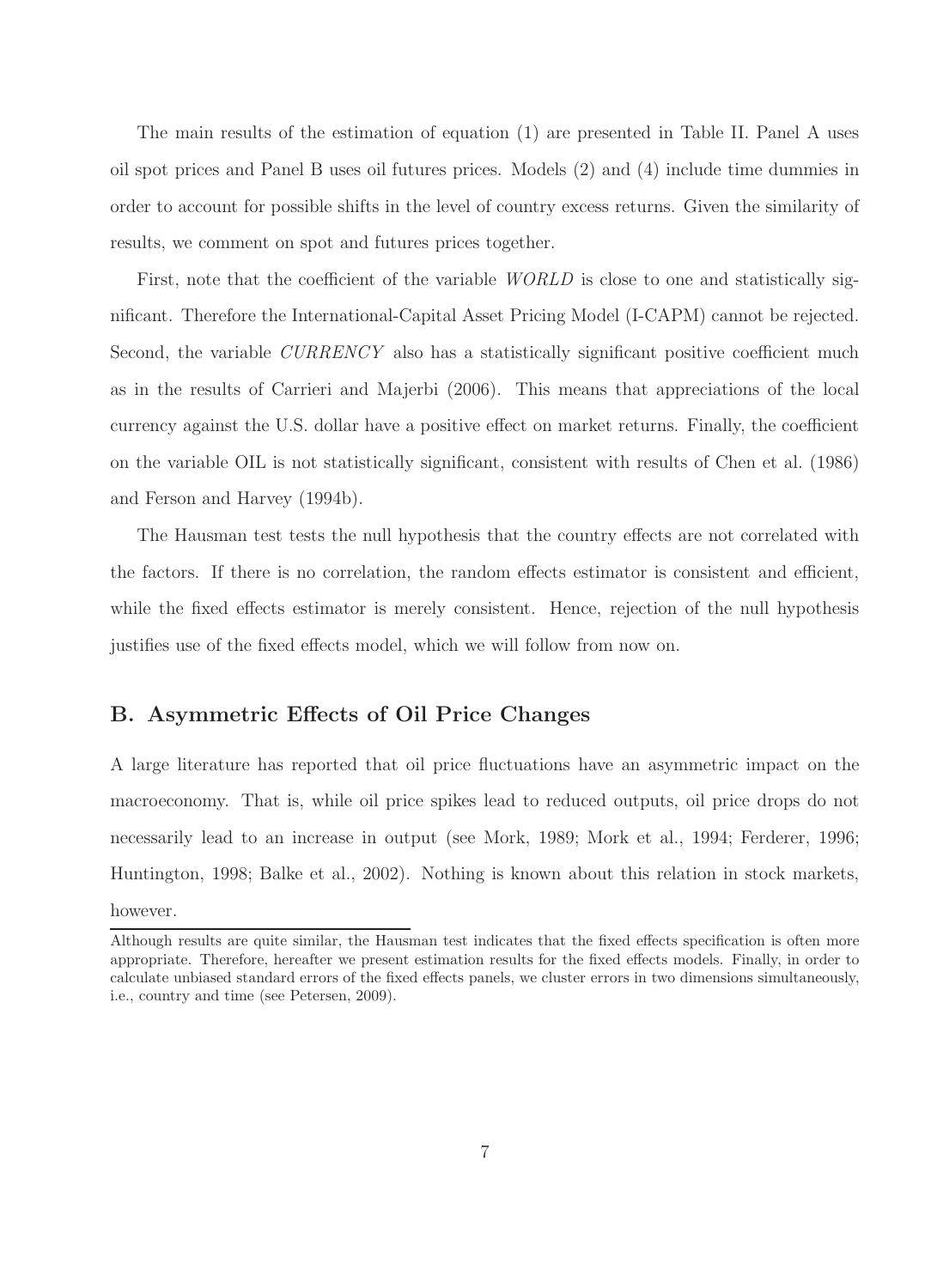To examine this we test the model,

$$
INDEX_{i,t} = \alpha_i + \beta_{WORLD} \cdot WORLD_t + \beta_{OIL_+} \cdot D \cdot OIL_t + \beta_{OIL_-} \cdot (1 - D) \cdot OIL_t + \beta_{CURR} \cdot CURRENCY_{i,t} + u_{i,t},
$$
\n
$$
(2)
$$

where  $D$  is a dummy variable that takes a value of one if the change in the oil price is positive and zero if it is negative; and  $\beta_{OIL_{+}}$  and  $\beta_{OIL_{-}}$  are coefficients corresponding to up and down movements in oil prices, respectively. All other variables are as defined for equation (1).

To confirm the asymmetry of the coefficients, we test two null hypotheses:

$$
H_{01}
$$
 :  $\beta_{OIL_{+}} = 0$  and  $\beta_{OIL_{-}} = 0$   
 $H_{02}$  :  $\beta_{OIL_{+}} = \beta_{OIL_{-}}$ 

If oil prices have no effect on stock markets, consistent with Table II results, the null  $H_{01}$ :  $\beta_{OIL_{+}} = 0$  and  $\beta_{OIL_{-}} = 0$  cannot be rejected. Note that if oil prices have a symmetric effect on stock markets, the null  $H_{01}$  will be rejected. To gauge this, we test the null  $H_{02}$ :  $\beta_{OIL_+} = \beta_{OIL_-}$ . Therefore the asymmetry will be confirmed by the rejection of both  $H_{01}$  and  $H_{02}$ .

Results of the estimation of (2) are displayed in Table III. Panel A shows the results using oil spot prices and Panel B the results for futures prices. Model (1) shows results using all the sample countries. In this case, coefficients on the variables  $WORLD$  and  $CURRENCY$  are statistically significant, similar to the results in Table II. For the variable OIL, both panels show results consistent with a conjecture of asymmetry for oil spot prices. The coefficient of  $\beta_{OIL_+}$  is negative and  $\beta_{OIL-}$  is positive, both statistically significant at standard levels of confidence for oil spot prices (Panel A) but not statistically significant for oil futures (Panel B). The sign of the coefficients suggests that when oil prices soar, international stock market returns drop, but when oil prices plunge, international stock markets do not climb; rather stock returns are again likely to drop.

To understand these results better, in Table III we separate the sample into developed and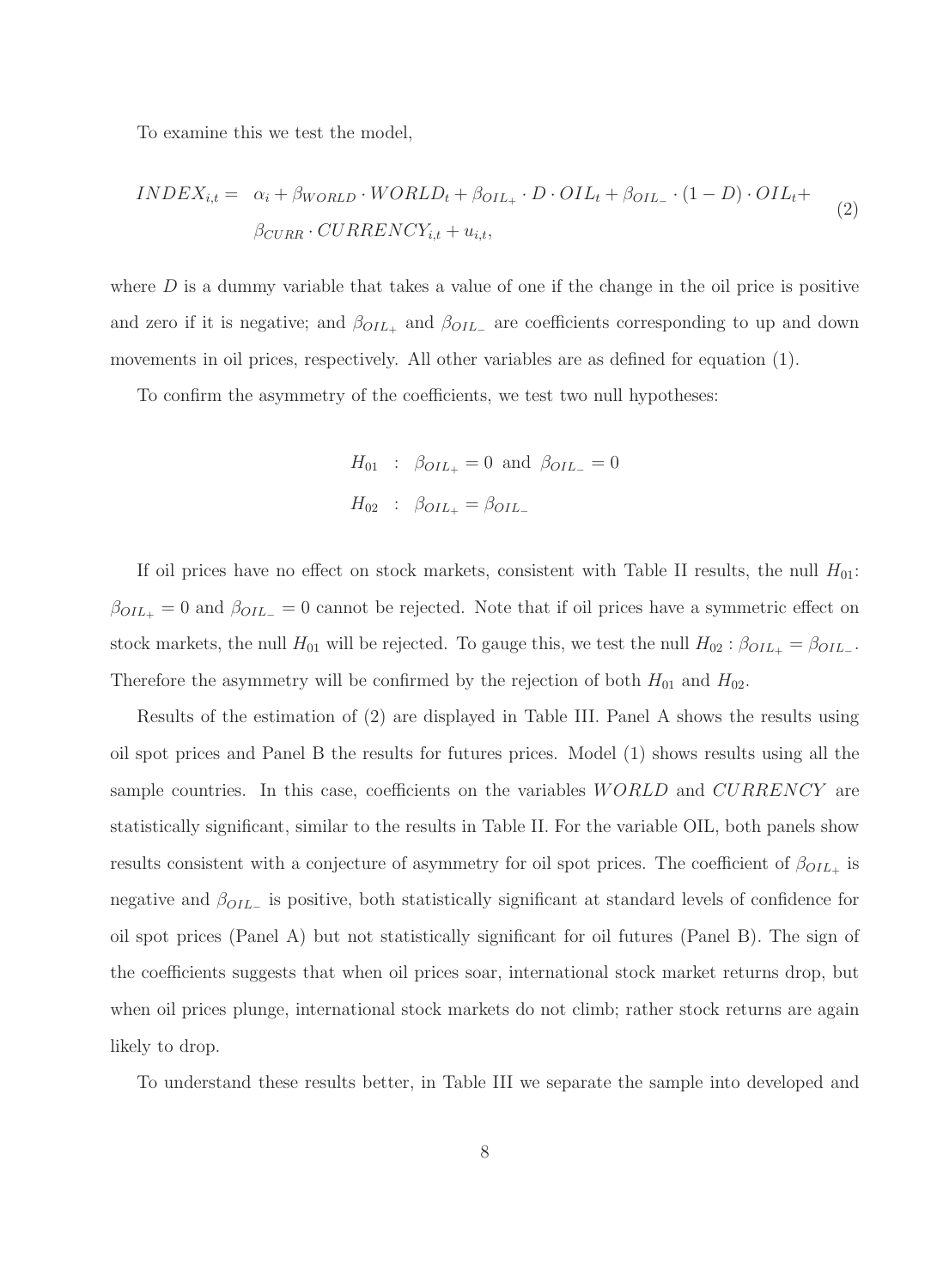emerging markets. The coefficients of  $OIL_+$  and  $OIL_-$  are now statistically significant for developed markets for both spot and futures prices. Tests on the coefficients consistently confirm the hypothesis of asymmetric effects in developed countries. Emerging markets countries, however, do not show statistically significant exposure to oil price fluctuations; therefore we cannot reject the null  $H_{01}$ .

To summarize this, Table III suggests that oil price changes move international stock markets in a non-linear way, but only for developed market stock returns. Emerging markets are not affected by oil price fluctuations. Interestingly, exposure is greater for oil spot price fluctuations than for oil futures fluctuations, as measured by the coefficients.

### C. Impact of Oil Volatility

We next examine whether oil volatility impacts international stock market returns. The measure of oil volatility  $(VOLOIL)$  taken from Kogan et al. (2009), is the absolute returns of oil price changes.

We extend equation (1) to include oil volatility and test the model:

$$
INDEX_{i,t} = \alpha_i + \beta_{WORLD} \cdot WORLD_t + \beta_{OIL} \cdot OIL_t + \beta_{VOLOIL} \cdot VOL_OL_t +
$$
  

$$
\beta_{CURR} \cdot CURRENCY_{i,t} + u_{i,t}.
$$
 (3)

Table IV shows the results of the estimation of equation (3). Panel A uses oil spot prices as the explanatory variable, and Panel B uses oil futures prices. The results confirm the results of Table II, showing again that OIL is not statistically significant. The volatility of oil prices (VOL OIL) has a negative effect on international stock market returns. When prices soar, this depresses international stock market returns. The major difference between Panels A and B is that the coefficient is statistically significant only when using oil spot prices (Panel A). For oil future volatility the impact is never statistically significant.

We next separate the sample countries into developed markets [models (3)-(4)] and emerging markets [models (5)-(6)], and the differences become clear. Developed market stock returns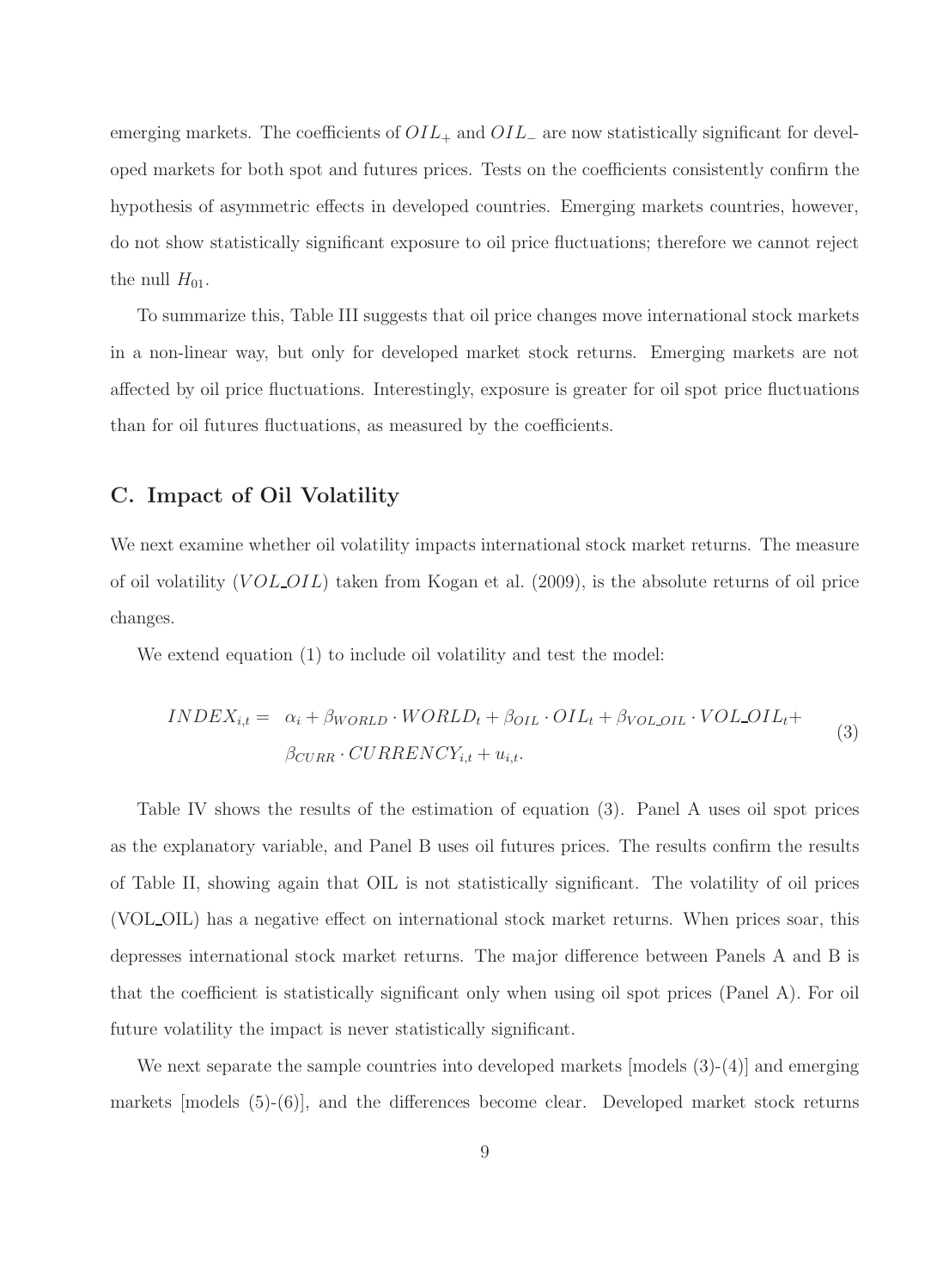drop if oil price becomes more volatile measured by either spot or futures prices, while emerging markets return do not show any exposure to oil price risk.

Overall, the results show that stock markets of developed countries are quite sensitive to the instability of oil prices. Again we find greater sensitivity in terms of coefficients of spot prices than futures prices.

# D. Impact of Asymmetric Effects of Oil Price Changes on Oil Volatility

So far we have documented that oil price changes have asymmetric effects on international stock market returns and that oil price volatility reduces international stock market returns. A related issue is whether asymmetry in the sign of oil prices affects oil volatility. To examine this relation, we use as a proxy of volatility the square of the standardized residuals obtained from fitting a  $GARCH(1,1)$  model to the oil returns. We specify a  $GARCH(1,1)$  model for oil returns:

$$
y_t = \mu + \varepsilon_t
$$
  

$$
\sigma_t^2 = \omega + \alpha_1 \varepsilon_{t-1}^2 + \beta_1 \sigma_{t-1}^2
$$

where  $\varepsilon_t \sim N(0, 1)$ . Our asymmetry test consists of regressing the square of the standardized residual estimates given by  $\widehat{res2}_t = \left(\frac{y_t - \hat{\mu}}{\hat{\sigma}_t}\right)$  $\hat{\sigma}_t$  $\big)^2$  on a constant,  $OIL+$  and  $OIL-$ .

$$
\widehat{res2_t} = \phi_0 + \phi_1 OIL_{+,t} + \phi_2 OIL_{-,t} + u_t \tag{4}
$$

and test the null hypotheses that  $H_{03}$ :  $\phi_1 = \phi_2 = 0$  and  $H_{04}$ :  $\phi_1 - \phi_2 = 0$ , where  $OIL_{+,t}$  and  $OIL_{-t}$  are defined as before.

Table V displays the results of modeling equation (4), as before with spot returns in Panel A and futures oil returns in Panel B. The results show that oil price spikes increase volatility, while oil price drops dampen oil volatility. Both coefficients are statistically significant at standard levels of confidence.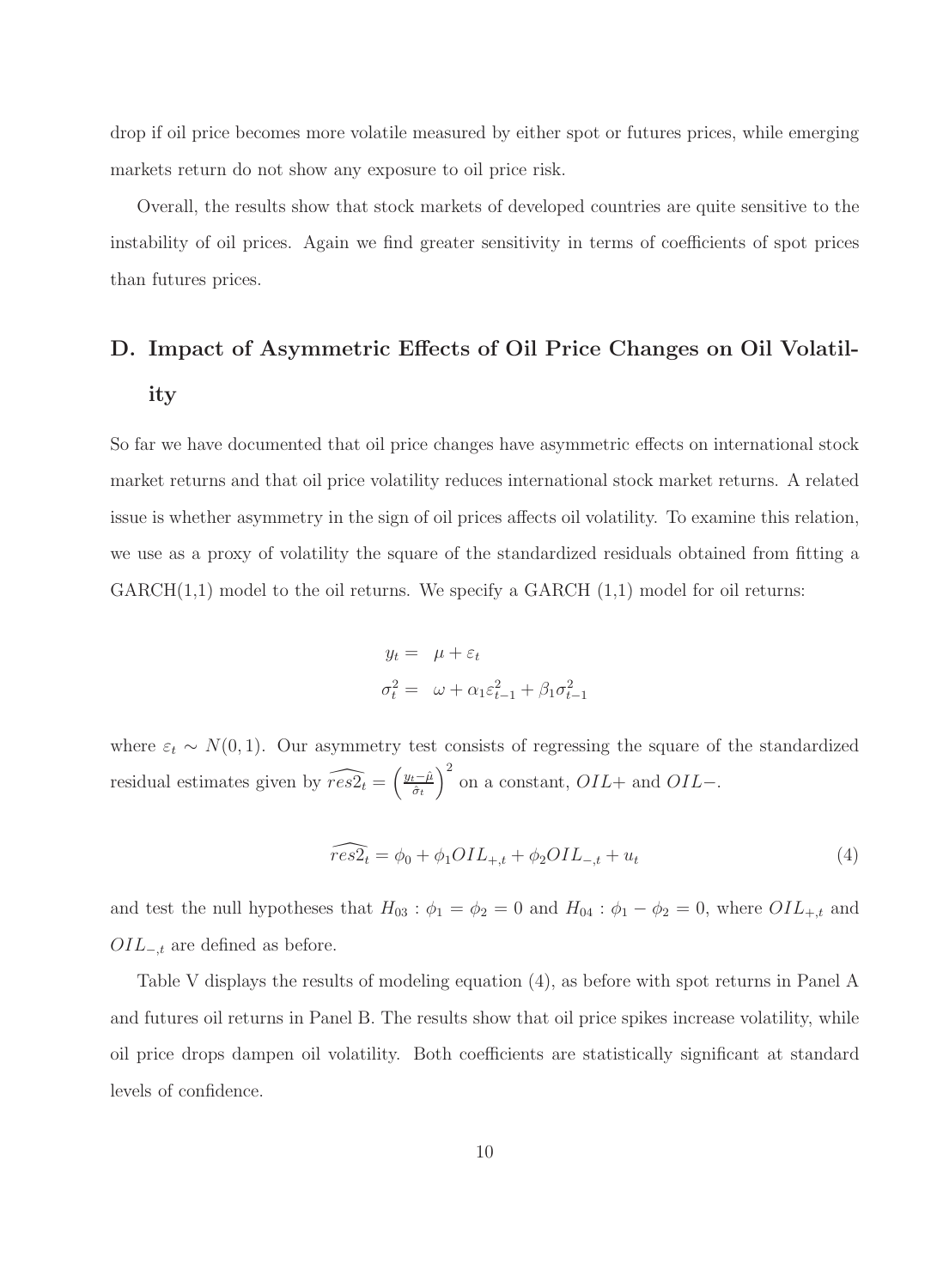# IV. Robustness Analysis

We apply several robustness tests to the results. We use quantile regression to check whether results are robust to extreme observations. This approach is helpful in uncovering potential differences in factors across quantiles of returns, specially at high or low levels. The quantile regression approach also produces more robust inferences in some cases of non-Gaussian, especially skewed, error distributions or in the presence of outliers (Meligkotsidou et al. (2009)).

Equations (1), (2) and (3) are reestimated using quantile regressions.  $\beta_{i^{(p)}}$  displays how the factor affects the returns of stock markets at the level of the pth quantile. The different regression quantiles we chose are 5th, 25th, 50th, 75th and 95th.

Table VI shows the results of the estimation of equation (1). The first quantile refers to the lowest returns, and last quantile to the highest returns. The first thing to notice is that the sign of WORLD and CURRENCY is consistently positive across all quantiles, although value are slightly decreasing. The coefficients are nevertheless statistically significant in all quantiles.

Note next that, the sign of OIL changes over quantiles. The sign is positive for the lowest quantiles and negative for the highest quantiles. This seems consistent with earlier results that the effect of oil price fluctuations is not consistent across returns. Overall, OIL is not statistically significant at standard levels of confidence, confirming the results in Table II, and we confirm that extreme observations do not drive the results. Results are consistent whether we use spot oil prices (Panel A) or oil futures prices (Panel B).

Tables VII and VIII investigate the role of extreme observations in driving the asymmetric results. Spot oil prices are in Table VII and oil futures prices in Table VIII. Because the results are similar, we comment on them together.

Equation (2) is estimated using quantile regression. Panel A analyzes the entire sample. Again, the signs of *WORLD* and *CURRENCY* are not very different across quantiles. The impact of oil price fluctuations, whether positive or negative, is stronger in explaining returns in the lowest quantiles. Therefore oil price variations are an important cause of downside variation in international stock market returns.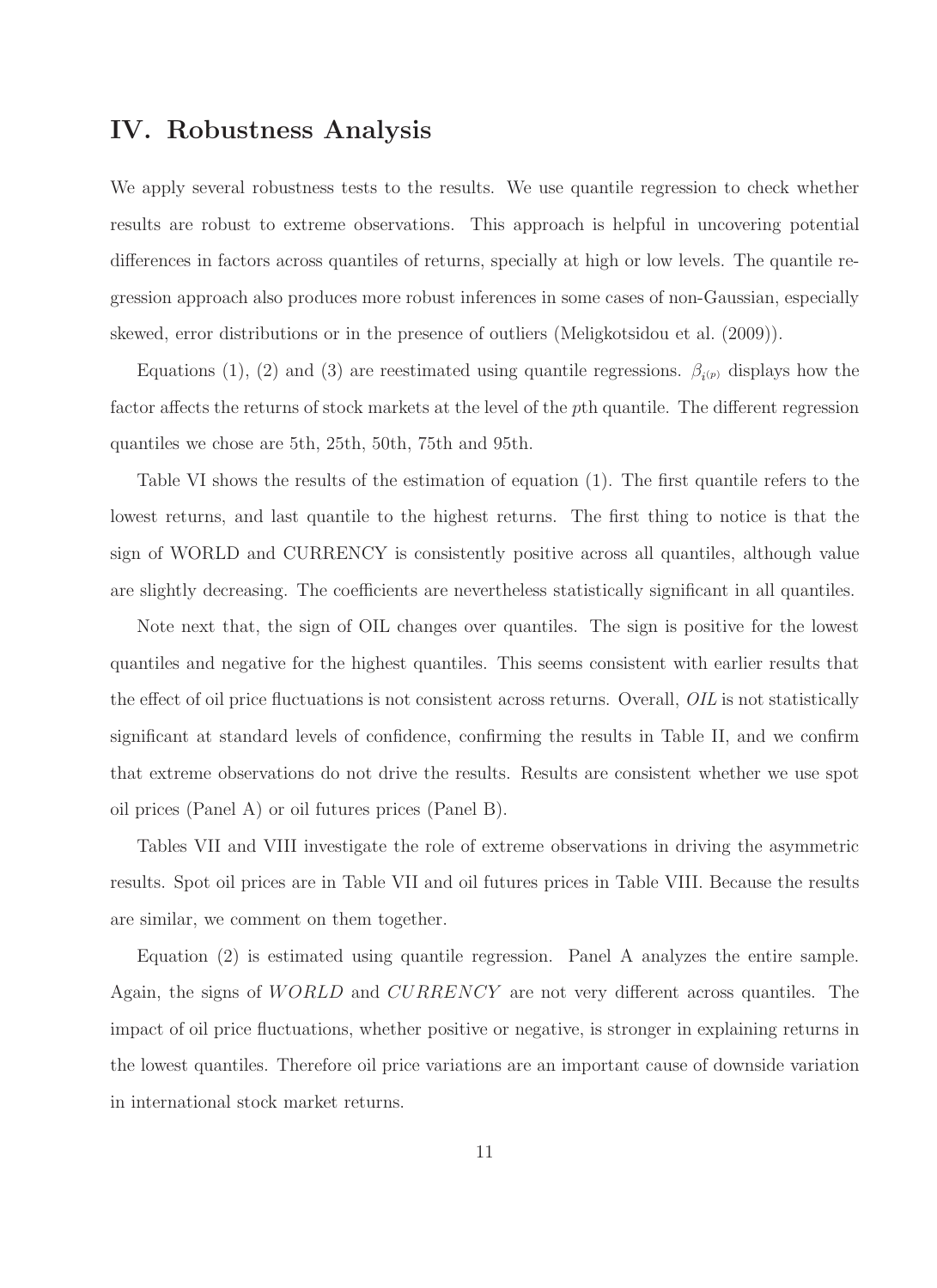We also separate the sample into developed and emerging markets, Panel B and Panel C, respectively. We confirm again that oil price deviations have a stronger impact in developed markets. Coefficients are statistically significant for the 5th, 25th and 50th quantiles, while for emerging markets the coefficient is statistically significant only for the lowest quantile (5%).

Tables IX and X reestimate equation (3) using quantile regression for spot and futures oil prices. The results again are similar, so we discuss the tables together. In Panel A we see that oil volatility has a negative impact on the lowest returns in international stock markets. In developed versus emerging markets, Panels B and C respectively, we see that the effect is pervasive for developed markets in almost all quantiles, but for emerging markets in the lowest quantiles only. Therefore oil volatility affects developed market stock returns, but emerging market returns only marginally, in the lowest quantiles.

# V. Conclusion

We have documented several new facts about the influence of oil price fluctuations in international stock markets by analyzing 43 stock markets over 1988-2009. The results show that international stock markets are sensitive to the world market portfolio and currency rate changes consistent with models in Solnik (1974), Stulz (1981), and Adler and Dumas (1983). Oil price changes, however, have an asymmetric effect on stock market returns. When oil prices soar, stock markets plummet, but declines in oil prices do not lead to raising stock market returns. Moreover, oil price uncertainty depresses international stock market returns.

Both these effects are quite pervasive in developed markets. The effect is different for emerging markets, which do not show exposure to oil price changes or oil price volatility, even accounting for asymmetry of signs. The evidence that developed and emerging markets are not driven by the same factors supports the idea that emerging markets are a separate asset class and that including emerging markets in an international portfolio provides diversification benefits.

Price asymmetries in oil can impact oil volatility; that is oil price spikes increase uncertainty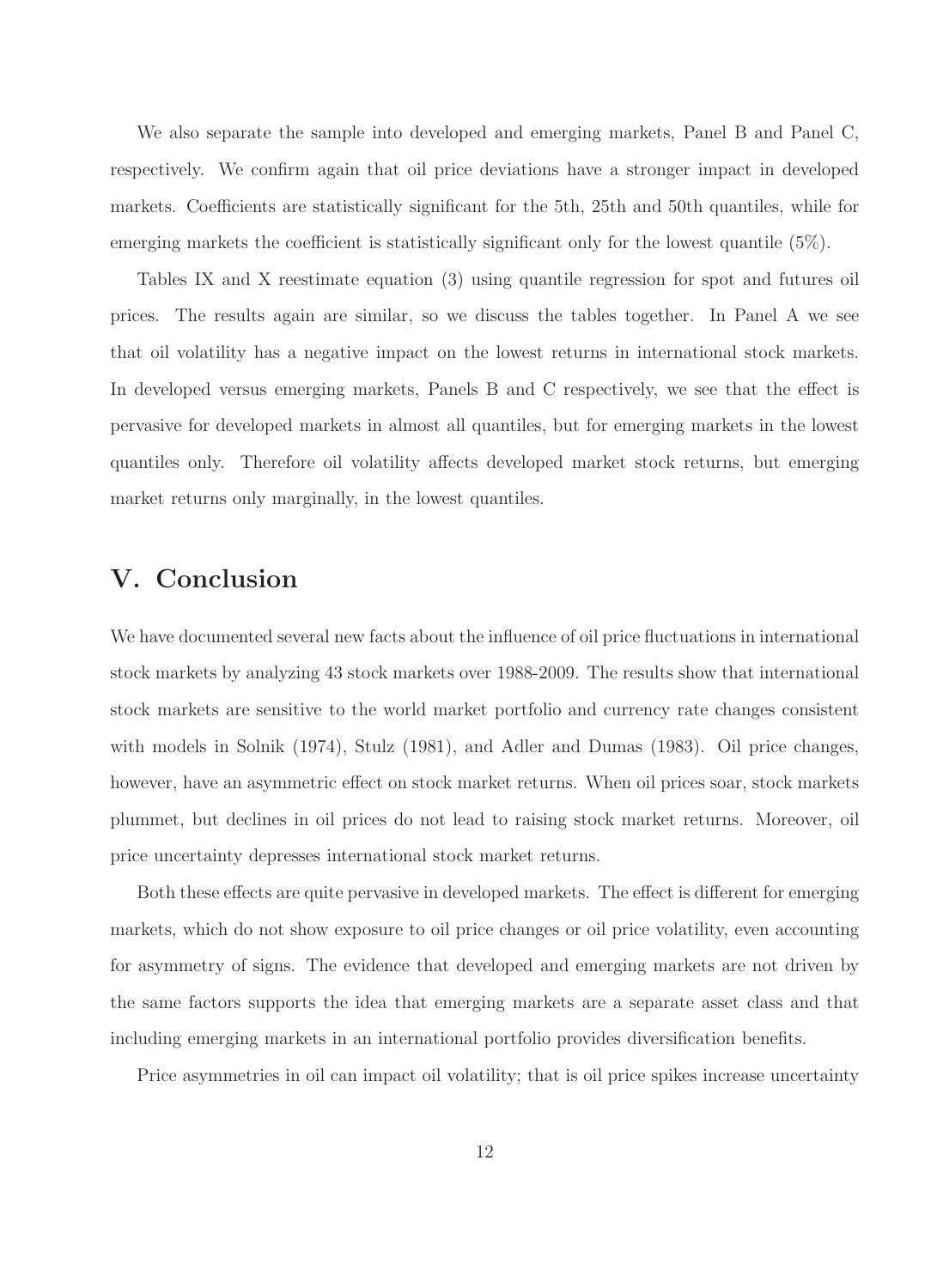about oil prices, while oil price drops reduce oil price volatility. Results of the quantile regressions suggest that oil price fluctuations are a factor that creates downside risk for international portfolio diversification. Results are robust to a battery of tests.

This research has direct implications for understanding and controlling the risks of country diversification strategies. Considerable work remains to be done to understand why the reaction to oil price changes is asymmetric.

# References

- Adler, M. and B. Dumas (1983). International portfolio selection and corporation finance: A synthesis. *Journal of Finance 46*, 925–984.
- Balke, D., S. Brown, and M. Yucel (2002). Oil price shocks and the U.S. economy: Where does the asymmetry originate? Energy Journal 23, 27–52.
- Carrieri, F. and B. Majerbi (2006). The pricing of exchange risk in emerging stock markets. Journal of International Business Studies 37, 372–391.
- Chen, N.-F., R. Roll, and S. Ross (1986). Economic forces and the stock market. Journal of Business 59, 383–327.
- Fama, E. (1990). Stock returns, expected returns, and real activity. Journal of Finance 45, 1089–1108.
- Ferderer, J. (1996). Oil price volatility and the macroeconomy: A solution to the asymmetry puzzle. Journal of Macroeconomics 18, 1–16.
- Ferson, W. and C. Harvey (1994a). An exploratory investigation of the fundamental determinants of national equity market returns. In J. Frankel (Ed.), The Internationalization of Equity Markets. University of Chicago Press, Chicago.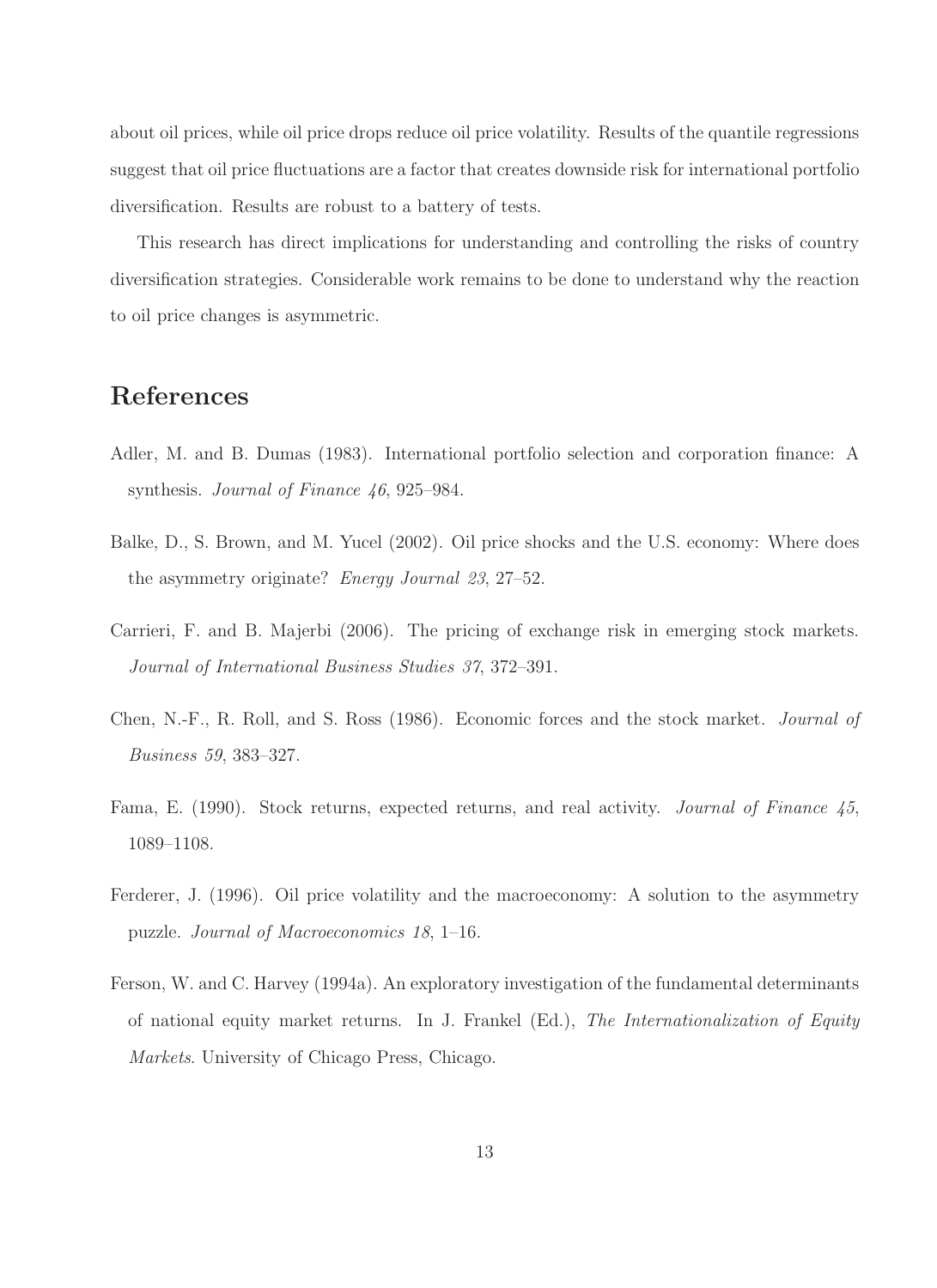- Ferson, W. and C. Harvey (1994b). Sources of risk and expected returns in global equity markets. Journal of Banking and Finance 18, 1625–1665.
- Huang, R., R. Masulis, and H. Stoll (1996). Energy shocks and financial markets. Journal of Futures Markets 16, 1–27.
- Huntington, H. (1998). Crude oil prices and U.S. economic performance: Where does the asymmetry reside? Energy Journal 19, 107–148.
- Jones, C. and G. Kaul (1996). Oil and stock markets. Journal of Finance 51, 463–491.
- Karolyi, A. and R. Stulz (2003). Are financial assets priced locally or globally? In M. H. D. Constantinides and R. Stulz (Eds.), *Handbook of the Economics of Finance*. North-Holland, Amsterdam.
- Kogan, L., D. Livdan, and A. Yaron (2009). Oil futures prices in a production economy with investment constraints. Journal of Finance 64, 1345–1375.
- Meligkotsidou, L., I. D. Vrontos, and S. D. Vrontos (2009). Quantile regression analysis of hedge fund strategies. Journal of Empirical Finance 16, 264–279.
- Mork, K. (1989). Oil and the macroeconomy when prices go up and down: An extension of Hamilton's results. Journal of Political Economy 3, 740–744.
- Mork, K., O. Olsen, and H. Mysen (1994). Macroeconomic responses to oil price increases and decreases in seven OECD countries. *Energy Journal*  $15(4)$ , 19–36.
- Petersen, M. A. (2009). Estimating standard errors in finance panel data sets: Comparing approaches. Review of Financial Studies 22, 435–480.
- Schwert, G. (1990). Stock returns and real activity: A century of evidence. Journal of Finance 45, 1237–1257.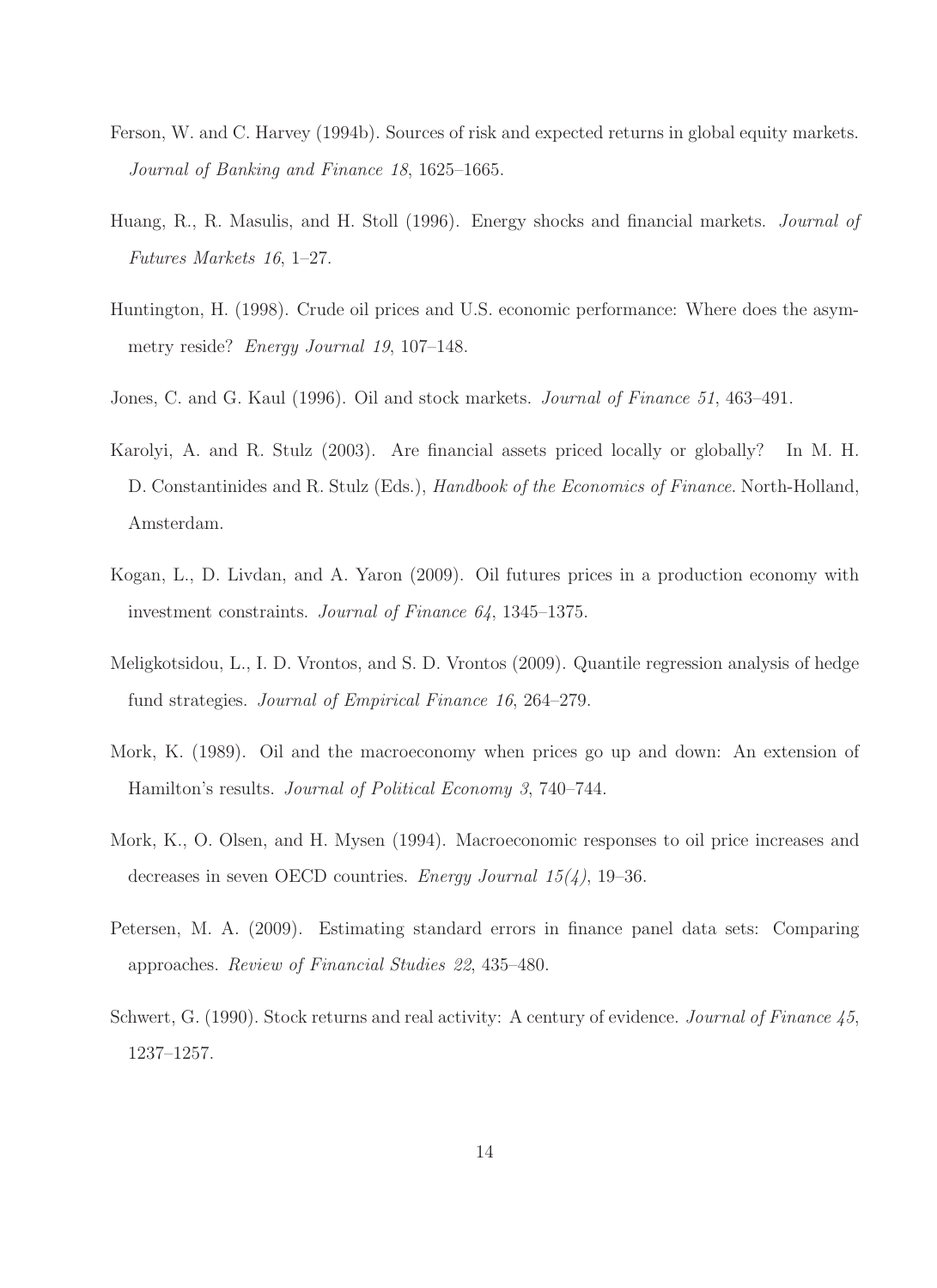- Solnik, B. (1974). The international pricing of risk: An empirical investigation of the world capital market structure. Journal of Finance 29, 365–378.
- Stulz, R. (1981). A model of international asset pricing. Journal of Financial Economics 9, 383–406.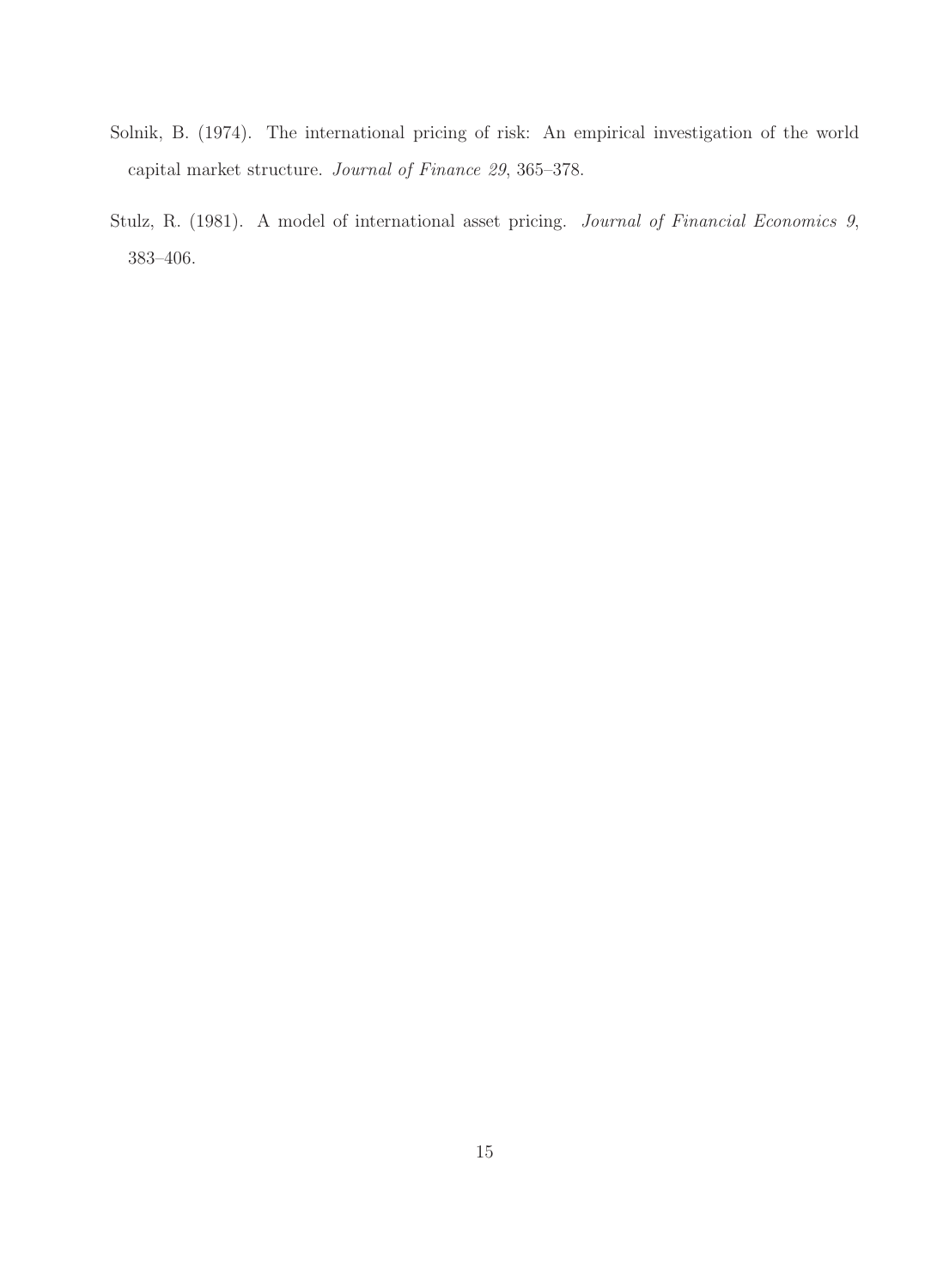# Table I Summary Statistics of Variables

This table reports the summary statistics of the variables. Panel A reports stock market indexes monthly returns by country. Panel B reports the same statistics for the variables OIL, WORLD and CURRENCY. The sample period ranges from 1988:12 to 2009:06. By column, we report the mean, the standard deviation (SD), the kurtosis, the skewness and the Jarque-Bera test statistics. The returns are the first differences of the logarithm of prices in percentage. Superscripts \*, \*\* and \*\*\* denote statistical significance at 10%, 5% and 1% levels respectively. Source: Datastream.

| Panel A: Stock Market Returns |           |                 |          |                 |              |  |  |
|-------------------------------|-----------|-----------------|----------|-----------------|--------------|--|--|
| <b>COUNTRY</b>                | Mean      | $\overline{SD}$ | Kurtosis | <b>Skewness</b> | Jarque-Bera  |  |  |
| <b>AUSTRALIA</b>              | 0.099     | 5.930           | 5.979    | $-0.894$        | $120.968***$ |  |  |
| <b>AUSTRIA</b>                | 0.214     | 7.110           | 11.098   | $-1.491$        | 750.525***   |  |  |
| <b>BELGIUM</b>                | $-0.043$  | 5.697           | 14.073   | $-1.908$        | 1384.900***  |  |  |
| <b>BRAZIL</b>                 | 0.413     | 11.351          | 4.948    | $-0.754$        | $43.403***$  |  |  |
| <b>CANADA</b>                 | 0.251     | 5.486           | 8.198    | $-1.171$        | 326.795***   |  |  |
| <b>CHILE</b>                  | 0.699     | 6.727           | 4.536    | $-0.485$        | 31.664***    |  |  |
| <b>COLOMBIA</b>               | 0.256     | 8.656           | 3.896    | $-0.546$        | 16.690***    |  |  |
| CZECH REP.                    | 0.494     | 9.239           | 8.779    | 0.241           | 253.590***   |  |  |
| <b>DENMARK</b>                | 0.373     | 5.772           | 7.989    | $-1.094$        | 298.357***   |  |  |
| <b>FINLAND</b>                | 0.135     | 8.778           | 3.968    | $-0.247$        | $11.491***$  |  |  |
| <b>FRANCE</b>                 | 0.126     | 5.637           | 4.937    | $-0.793$        | 62.617***    |  |  |
| <b>GERMANY</b>                | 0.093     | 5.985           | 5.204    | $-0.876$        | $79.335***$  |  |  |
| <b>GREECE</b>                 | 0.466     | 10.002          | 7.718    | 0.650           | 240.315***   |  |  |
| <b>HONG KONG</b>              | $0.375\,$ | 7.785           | 5.874    | $-0.436$        | 89.978***    |  |  |
| <b>HUNGARY</b>                | 0.187     | 10.133          | 8.492    | $-0.774$        | 284.994***   |  |  |
| <b>INDONESIA</b>              | $-0.577$  | 21.475          | 10.055   | $-0.437$        | 468.318***   |  |  |
| <b>IRELAND</b>                | 0.046     | 6.363           | 7.865    | $-1.064$        | 283.564***   |  |  |
| <b>ISRAEL</b>                 | 0.063     | 7.095           | 3.875    | $-0.692$        | 21.228***    |  |  |
| <b>ITALY</b>                  | $-0.243$  | 6.928           | 4.282    | $-0.239$        | 18.327***    |  |  |
| <b>JAPAN</b>                  | $-0.604$  | 6.476           | 3.727    | 0.153           | $5.973*$     |  |  |
| <b>KOREA</b>                  | $-0.269$  | 11.444          | 4.787    | 0.234           | 33.705***    |  |  |
| LUXEMBOURG                    | 0.358     | 6.244           | 7.800    | $-1.314$        | 253.793***   |  |  |
| <b>MEXICO</b>                 | 0.685     | 9.287           | 6.781    | $-1.239$        | 205.320***   |  |  |
| <b>NETHERLANDS</b>            | 0.085     | 5.793           | 14.051   | $-2.192$        | 1427.300***  |  |  |
| <b>NEW ZEALAND</b>            | $-0.129$  | 6.230           | 4.310    | $-0.260$        | 19.481***    |  |  |
| <b>NORWAY</b>                 | 0.350     | 7.725           | 8.209    | $-1.348$        | 345.906***   |  |  |
| <b>PAKISTAN</b>               | $-0.480$  | 10.795          | 5.636    | $-0.678$        | 71.644***    |  |  |
| <b>PHILIPPINES</b>            | 0.079     | 9.431           | 5.780    | $-0.079$        | 77.182***    |  |  |
| <b>POLAND</b>                 | $-0.331$  | 11.416          | 5.084    | $-0.724$        | 47.141***    |  |  |
| PORTUGAL                      | $-0.124$  | 6.100           | 6.588    | $-0.885$        | $150.986***$ |  |  |
| <b>ROMANIA</b>                | $-0.087$  | 15.342          | 5.454    | $-0.121$        | 35.827***    |  |  |
| <b>RUSSIA</b>                 | 1.381     | 14.522          | 5.674    | $-0.966$        | $78.672***$  |  |  |
| <b>SINGAPORE</b>              | 0.099     | 7.048           | 5.816    | $-0.536$        | $90.659***$  |  |  |
| <b>SOUTH AFRICA</b>           | 0.236     | 8.234           | 8.211    | $-1.411$        | 353.323***   |  |  |
| <b>SPAIN</b>                  | 0.111     | 6.230           | 5.095    | $-0.675$        | 61.966***    |  |  |
| SRI LANKA                     | 0.177     | 8.780           | 4.366    | 0.313           | 22.200***    |  |  |
| <b>SWEDEN</b>                 | 0.156     | 7.515           | 4.425    | $-0.635$        | $36.287***$  |  |  |
| SWITZERLAND                   | 0.344     | 4.919           | 4.253    | $-0.528$        | 26.639***    |  |  |
| <b>TAIWAN</b>                 | $-0.429$  | 10.598          | 5.170    | $-0.080$        | $46.871***$  |  |  |
| <b>THAILAND</b>               | $-0.050$  | 11.145          | 4.803    | $-0.490$        | 41.796***    |  |  |
| <b>TURKEY</b>                 | 0.417     | 16.394          | 4.145    | $-0.054$        | $12.833***$  |  |  |
| UK                            | $-0.026$  | 4.959           | 5.880    | $-0.487$        | 92.211***    |  |  |
| <b>US</b>                     | 0.178     | 4.346           | 5.098    | $-0.906$        | 76.898***    |  |  |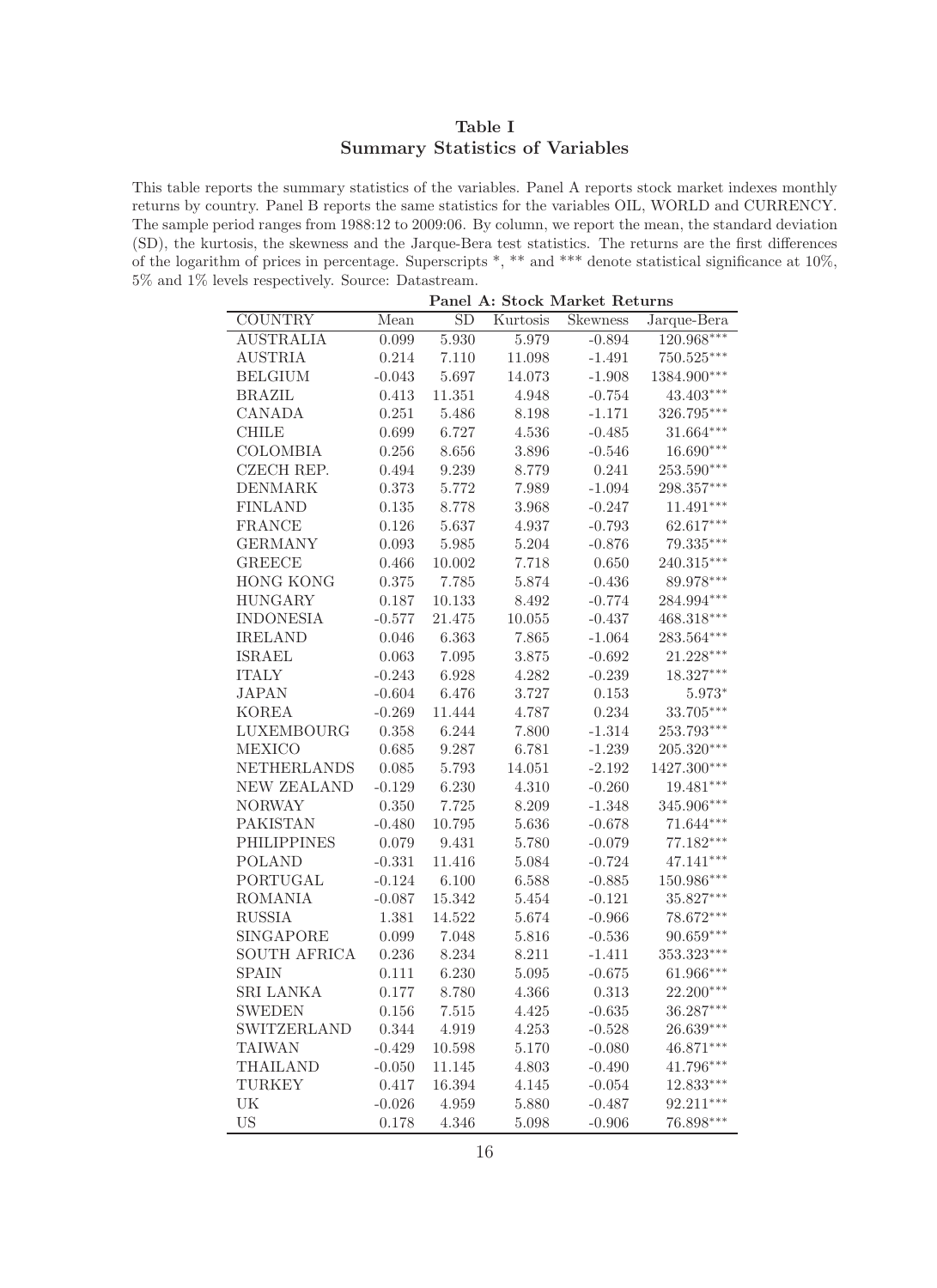|                       | Panel B: Independent Variables |           |          |          |                          |  |
|-----------------------|--------------------------------|-----------|----------|----------|--------------------------|--|
| Country               | Mean                           | <b>SD</b> | Kurtosis | Skewness | Jarque-Bera              |  |
| OIL (SPOT PRICES)     | 0.634                          | 9.837     | 5.209    | $-0.350$ | 53.293***                |  |
| OIL (FUTURES RETURNS) | 0.618                          | 9.852     | 5.425    | $-0.277$ | $61.492***$              |  |
| <b>WORLD</b>          | $-0.052$                       | 4.639     | 6.026    | $-0.965$ | $129.149***$             |  |
| <b>CURRENCY</b>       |                                |           |          |          |                          |  |
| <b>AUSTRALIA</b>      | $-0.033$                       | 3.181     | 5.880    | $-0.654$ | 99.764***                |  |
| <b>AUSTRIA</b>        | 0.087                          | 3.062     | 4.283    | $-0.354$ | 21.129***                |  |
| <b>BELGIUM</b>        | 0.094                          | 3.046     | 4.319    | $-0.386$ | 23.035***                |  |
| <b>BRAZIL</b>         | $-2.982$                       | 10.241    | 8.584    | $-2.281$ | $418.305***$             |  |
| <b>CANADA</b>         | 0.009                          | 2.055     | 9.018    | $-0.505$ | 373.740***               |  |
| <b>CHILE</b>          | $-0.212$                       | 2.810     | 12.888   | $-1.545$ | 974.896***               |  |
| <b>COLOMBIA</b>       | $-0.579$                       | 3.102     | 4.893    | $-0.405$ | $35.340***$              |  |
| <b>CZECH REP.</b>     | 0.189                          | 3.428     | 4.430    | $-0.410$ | 22.644***                |  |
| <b>DENMARK</b>        | 0.092                          | 3.038     | 4.227    | $-0.364$ | 20.042***                |  |
| <b>FINLAND</b>        | $-0.016$                       | 3.235     | 4.700    | $-0.506$ | 38.900***                |  |
| <b>FRANCE</b>         | 0.095                          | 3.021     | 4.311    | $-0.365$ | 22.169***                |  |
| <b>GERMANY</b>        | 0.106                          | 3.053     | 4.423    | $-0.311$ | $22.574***$              |  |
| <b>GREECE</b>         | $-0.212$                       | $3.052\,$ | 4.822    | $-0.474$ | 41.806***                |  |
| <b>HONG KONG</b>      | 0.003                          | 0.151     | 11.791   | 1.251    | 819.704***               |  |
| <b>HUNGARY</b>        | $-0.453$                       | 3.552     | 8.704    | $-1.124$ | 320.237***               |  |
| <b>INDONESIA</b>      | $-0.722$                       | 7.592     | 49.717   | $-4.399$ | 22862.000***             |  |
| <b>IRELAND</b>        | 0.055                          | 3.071     | 4.486    | $-0.469$ | $30.496***$              |  |
| <b>ISRAEL</b>         | $-0.363$                       | 3.173     | 8.905    | $-0.637$ | $366.036^{\ast\ast\ast}$ |  |
| <b>ITALY</b>          | $-0.031$                       | 3.156     | 4.687    | $-0.406$ | $34.645***$              |  |
| <b>JAPAN</b>          | 0.094                          | 3.151     | 5.898    | 0.452    | $91.876***$              |  |
| <b>KOREA</b>          | $-0.250$                       | 3.863     | 22.358   | $-2.123$ | 3968.200***              |  |
| LUXEMBOURG            | 0.117                          | 2.876     | 4.309    | $-0.040$ | 12.364***                |  |
| <b>MEXICO</b>         | $-0.705$                       | 3.813     | 39.825   | $-4.568$ | 14555.000***             |  |
| <b>NETHERLANDS</b>    | 0.089                          | 3.060     | 4.264    | $-0.334$ | 20.140***                |  |
| <b>NEW ZEALAND</b>    | $-0.006$                       | 3.151     | 6.234    | $-0.318$ | $108.357^{\ast\ast\ast}$ |  |
| <b>NORWAY</b>         | 0.002                          | $3.056\,$ | 4.514    | $-0.568$ | $35.589***$              |  |
| <b>PAKISTAN</b>       | $-0.551$                       | 1.474     | 7.423    | $-1.367$ | 64.872***                |  |
| <b>PHILIPPINES</b>    | $-0.342$                       | 2.665     | 8.890    | $-1.277$ | $414.293^{\ast\ast\ast}$ |  |
| <b>POLAND</b>         | $-0.513$                       | 3.677     | 6.433    | $-1.049$ | $137.327^{\ast\ast\ast}$ |  |
| PORTUGAL              | 0.003                          | 3.056     | 4.471    | $-0.337$ | $25.815***$              |  |
| <b>ROMANIA</b>        | $-1.432$                       | 4.774     | 21.852   | $-3.102$ | 2567.500***              |  |
| <b>RUSSIA</b>         | $-0.106$                       | 2.581     | 35.281   | $-4.253$ | $4584.200^{***}\,$       |  |
| <b>SINGAPORE</b>      | 0.120                          | 1.539     | 5.287    | $-0.239$ | $54.012***$              |  |
| <b>SOUTH AFRICA</b>   | $-0.486$                       | 4.150     | 5.180    | $-0.490$ | $56.690***$              |  |
| <b>SPAIN</b>          | $-0.021$                       | 3.194     | 4.549    | $-0.539$ | $35.358^{\ast\ast\ast}$  |  |
| <b>SRI LANKA</b>      | $-0.457$                       | 1.355     | 11.613   | $-0.758$ | 573.698***               |  |
| <b>SWEDEN</b>         | $-0.101$                       | 3.341     | 4.908    | $-0.680$ | 54.678***                |  |
| <b>SWITZERLAND</b>    | 0.117                          | 3.240     | 4.038    | $-0.039$ | $10.400***$              |  |
| <b>TAIWAN</b>         | $-0.063$                       | 1.563     | 6.715    | $-0.267$ | 140.727***               |  |
| <b>THAILAND</b>       | $-0.124$                       | 3.219     | 25.304   | $-1.251$ | $5087.200***$            |  |
| <b>TURKEY</b>         | $-2.743$                       | 5.391     | 19.936   | $-2.577$ | 3163.600***              |  |
| UK                    | $-0.047$                       | 2.801     | 6.079    | $-0.864$ | 124.717***               |  |
| <b>US</b>             | 1.000                          | 0.000     |          |          |                          |  |

Table I: continued

17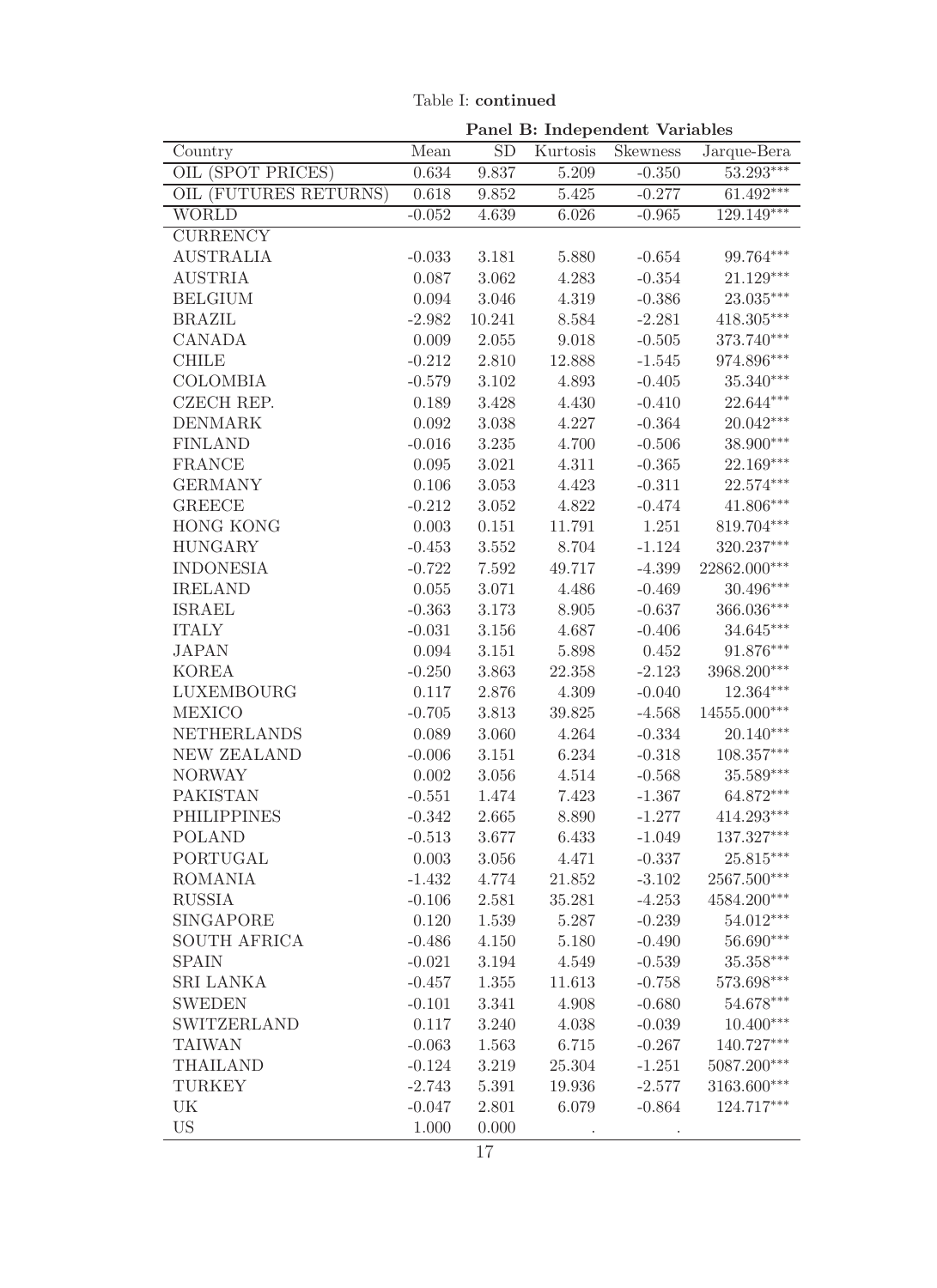## Table II Oil Prices and Stock Market Returns

The table reports the fixed effect panel regression estimations of model Equation (1). The sample ranges from 1988:12 to 2009:06. The dependent variable is the monthly excess returns of stock market indexes in U.S. dollars. Explanatory variables include the world market return (WORLD), variations of oil price returns (OIL) using oil spot prices in Panel A and oil futures prices in Panel B, and currency variations against the U.S. dollar (CURRENCY). t-statistics are reported below coefficients. Models (1) and (3) standard errors are clustered both by country and time (see Petersen, 2009, for details). The Hausman test-statistic is reported in the last row. Models (2) and (4) include time dummies and standard errors are clustered by country.

|                        | Panel A: Oil Spot Prices |                  |                   | Panel B: Oil Futures Prices |
|------------------------|--------------------------|------------------|-------------------|-----------------------------|
|                        | 1                        | $\left(2\right)$ | $\left( 3\right)$ | $\left(4\right)$            |
| <b>WORLD</b>           | 0.909                    | 1.094            | 0.910             | 1.097                       |
|                        | (18.455)                 | (11.307)         | (18.332)          | (11.210)                    |
| OIL                    | 0.008                    | $-0.010$         | 0.002             | $-0.010$                    |
|                        | (0.451)                  | $(-0.245)$       | (0.091)           | $(-0.250)$                  |
| <b>CURRENCY</b>        | 0.762                    | 0.910            | 0.764             | 0.910                       |
|                        | (14.006)                 | (16.037)         | (14.045)          | (16.040)                    |
| Constant               | 0.266                    | 0.630            | 0.270             | 0.697                       |
|                        | (2.146)                  | (0.447)          | (2.184)           | (0.460)                     |
| Observations           | 9686                     | 9686             | 9686              | 9686                        |
| N. countries           | 43                       | 43               | 43                | 43                          |
| R-squared              | 0.390                    | 0.455            | 0.390             | 0.455                       |
| Time Dummies           | no                       | yes              | $\mathbf{n}$      | yes                         |
| Hausman Test statistic | 38.25                    |                  | 38.44             |                             |
| p-value                | (0.000)                  |                  | (0.000)           |                             |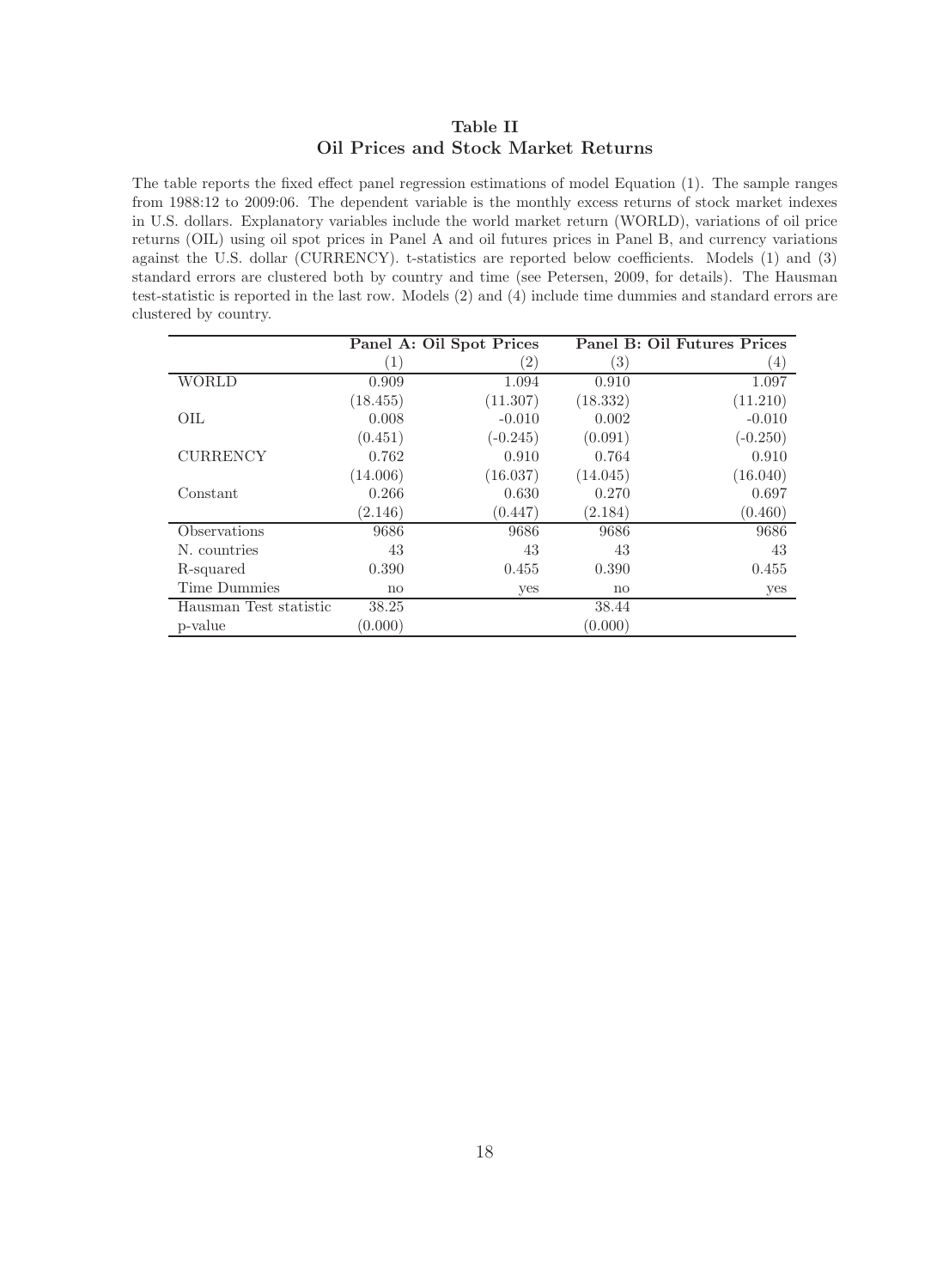### Table III Asymmetric Effects of Oil Price Changes In international Stock Markets

This table reports panel regression estimations with fixed effects (Equation 2). The sample ranges from 1988:12 to 2009:06. The dependent variable is the monthly excess returns of stock market indexes in U.S. dollars. Explanatory variables include the world market return (WORLD), positive variations of oil price returns (OIL+), negative variations of oil price returns (OIL-), and currency variations against the U.S. dollar (CURRENCY). Oil price variations are computed using oil spot prices (Panel A) and oil futures prices (Panel B). Standard errors are clustered by country. t-statistics are reported below coefficients.

|                                                            | Panel A: Oil Spot Prices |                             |                         |  |  |
|------------------------------------------------------------|--------------------------|-----------------------------|-------------------------|--|--|
|                                                            | All Countries            | Developed Countries         | <b>Emerging Markets</b> |  |  |
|                                                            | (1)                      | (2)                         | (2)                     |  |  |
| <b>WORLD</b>                                               | 0.562                    | 0.448                       | 0.870                   |  |  |
|                                                            | (5.858)                  | (5.330)                     | (3.080)                 |  |  |
| $OIL+$                                                     | $-0.220$                 | $-0.339$                    | 0.141                   |  |  |
|                                                            | $(-2.965)$               | $(-6.930)$                  | (0.650)                 |  |  |
| OIL-                                                       | 0.323                    | 0.372                       | 0.070                   |  |  |
|                                                            | (3.194)                  | (5.790)                     | (0.220)                 |  |  |
| <b>CURRENCY</b>                                            | 0.910                    | 0.797                       | 0.937                   |  |  |
|                                                            | (16.040)                 | (14.320)                    | (10.520)                |  |  |
| Constant                                                   | 1.587                    | 3.773                       | $-5.965$                |  |  |
|                                                            | (0.965)                  | (4.050)                     | $(-1.150)$              |  |  |
| Observations                                               | 9686                     | 5840                        | 3846                    |  |  |
| N. countries                                               | 43                       | 24                          | 19                      |  |  |
| R-squared                                                  | 0.455                    | 0.618                       | 0.429                   |  |  |
| Time Dummies                                               | yes                      | yes                         | yes                     |  |  |
| $H_{01}$ : $\beta_{OIL_{+}} = 0$ and $\beta_{OIL_{-}} = 0$ | 12.03                    | $\overline{52.250}$         | 0.020                   |  |  |
| p-value                                                    | (0.001)                  | (0.000)                     | (0.889)                 |  |  |
| $H_{02}$ : $\beta_{OIL_+} = \beta_{OIL_-}$                 | 6.01                     | 27.600                      | 0.680                   |  |  |
| p-value                                                    | (0.005)                  | (0.000)                     | (0.517)                 |  |  |
|                                                            |                          | Panel B: Oil Futures Prices |                         |  |  |
|                                                            | All Countries            | Developed Countries         | <b>Emerging Markets</b> |  |  |
|                                                            |                          |                             |                         |  |  |
|                                                            | (1)                      | (2)                         | (3)                     |  |  |
| <b>WORLD</b>                                               | 0.886                    | 0.768                       | 0.904                   |  |  |
|                                                            | (4.870)                  | (11.500)                    | (2.060)                 |  |  |
| $OIL +$                                                    | $-0.105$                 | $-0.243$                    | 0.176                   |  |  |
|                                                            | $(-0.900)$               | $(-4.040)$                  | (0.550)                 |  |  |
| OIL-                                                       | 0.138                    | 0.215                       | 0.017                   |  |  |
|                                                            | (1.410)                  | (4.970)                     | (0.040)                 |  |  |
| <b>CURRENCY</b>                                            | 0.910                    | 0.797                       | 0.937                   |  |  |
|                                                            | (16.040)                 | (14.320)                    | (10.520)                |  |  |
| Constant                                                   | 1.795                    | 5.020                       | $-7.346$                |  |  |
|                                                            | (0.780)                  | (4.010)                     | $(-0.950)$              |  |  |
| Observations                                               | 9686                     | 5840                        | 3846                    |  |  |
| Number                                                     | 43                       | 24                          | 19                      |  |  |
| R-squared                                                  | 0.455                    | 0.618                       | 0.429                   |  |  |
| Time Dummies                                               | yes                      | yes                         | yes                     |  |  |
| $H_{01}$ : $\beta_{OIL_{+}} = 0$ and $\beta_{OIL_{-}} = 0$ | 1.340                    | 23.300                      | 0.040                   |  |  |
| p-value                                                    | (0.254)                  | (0.000)                     | (0.837)                 |  |  |
| $H_{02}: \beta_{OIL_{+}} = \beta_{OIL_{-}}$<br>p-value     | 1.510<br>(0.233)         | 12.780<br>(0.000)           | 0.680<br>(0.517)        |  |  |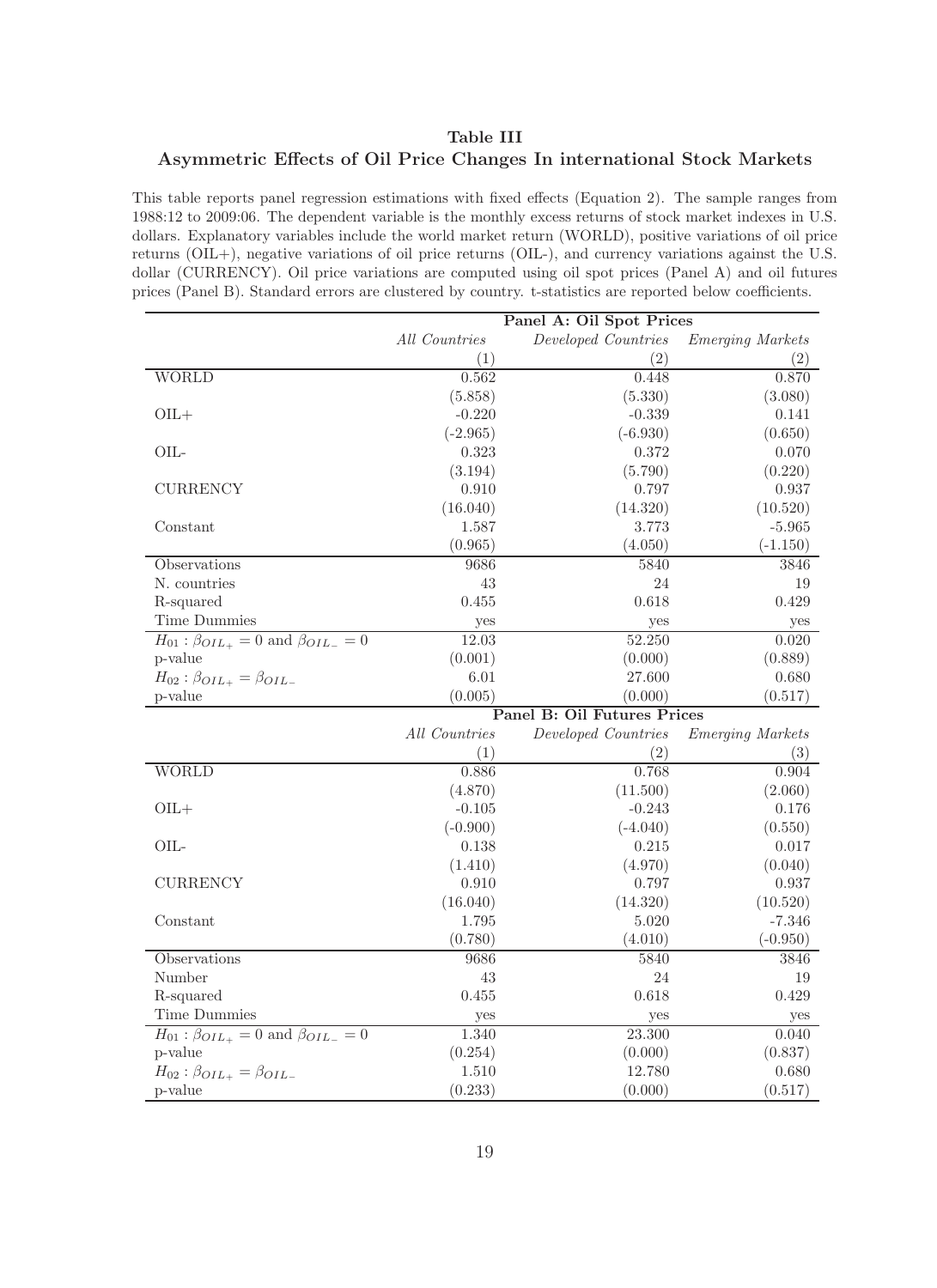### Table IV International Stock Market Returns and Oil Price Volatility

This table reports fixed effect panel regression estimations of Equation (3). The sample ranges from 1988:12 to 2009:06. The dependent variable is the monthly excess returns of stock market indexes in U.S. dollars. Explanatory variables include the world market return (WORLD), variations of oil price returns (OIL) using oil spot prices in Panel A and oil futures prices in Panel B, the absolute returns of oil (VOL OIL), and currency variations against the U.S. dollar (CURRENCY). Standard errors are clustered by country when there are time dummies included in the panel and they are cluster by country and time when these variables are not included (see Petersen, 2009, for details). t-statistics are reported below coefficients.

|                     | Panel A: Oil Spot Prices |            |                                    |            |            |            |
|---------------------|--------------------------|------------|------------------------------------|------------|------------|------------|
|                     | All Countries            |            | Developed                          |            | Emerging   |            |
|                     | (1)                      | (2)        | (3)                                | (4)        | (5)        | (6)        |
| <b>WORLD</b>        | 0.904                    | 0.562      | 0.911                              | 0.452      | 0.909      | 0.874      |
|                     | (19.432)                 | (5.860)    | (22.580)                           | (5.400)    | (10.371)   | (3.110)    |
| OIL                 | 0.006                    | 0.051      | 0.004                              | 0.017      | 0.016      | 0.108      |
|                     | (0.380)                  | (1.230)    | (0.285)                            | (0.590)    | (0.656)    | (0.960)    |
| <b>VOL_OIL</b>      | $-0.044$                 | $-0.272$   | $-0.054$                           | $-0.354$   | $-0.019$   | 0.033      |
|                     | $(-2.143)$               | $(-3.470)$ | $(-3.292)$                         | (7.210)    | $(-0.524)$ | (0.130)    |
| <b>CURRENCY</b>     | 0.767                    | 0.910      | 0.507                              | 0.785      | 0.968      | 0.902      |
|                     | (14.321)                 | (16.040)   | (9.544)                            | (13.750)   | (14.267)   | (11.770)   |
| Constant            | 0.596                    | 1.587      | 0.509                              | 3.744      | 0.776      | $-5.951$   |
|                     | (3.044)                  | (0.970)    | (3.354)                            | (3.990)    | (2.472)    | $(-1.150)$ |
| Observations        | 9686                     | 9686       | 5840                               | 5840       | 3846       | 3846       |
| Number of countries | 43                       | 43         | 24                                 | 24         | 19         | 19         |
| R-squared           | 0.390                    | 0.455      | 0.550                              | 0.618      | 0.320      | 0.429      |
| Time Dummies        | no                       | yes        | no                                 | yes        | no         | yes        |
|                     |                          |            | <b>Panel B: Oil Futures Prices</b> |            |            |            |
|                     | All Countries            |            | Developed                          |            | Emerging   |            |
|                     | (1)                      | (2)        | (3)                                | (4)        | (5)        | (6)        |
| <b>WORLD</b>        | 0.906                    | 0.886      | 0.913                              | 0.768      | 0.911      | 0.904      |
|                     | (19.251)                 | (4.870)    | (22.192)                           | (11.500)   | (10.382)   | (2.060)    |
| OIL                 | $-0.001$                 | 0.017      | 0.000                              | $-0.014$   | 0.007      | 0.097      |
|                     | $(-0.037)$               | (0.700)    | $(-0.005)$                         | $(-0.630)$ | (0.296)    | (0.780)    |
| <b>VOL_OIL</b>      | $-0.046$                 | $-0.122$   | $-0.045$                           | $-0.229$   | $-0.034$   | 0.079      |
|                     | $(-2.164)$               | $(-1.160)$ | $(-2.696)$                         | $(-4.830)$ | $(-0.906)$ | (0.210)    |
| <b>CURRENCY</b>     | 0.770                    | 0.910      | 0.509                              | 0.797      | 0.970      | 0.937      |
|                     | (14.458)                 | (16.040)   | (9.499)                            | (14.320)   | (14.447)   | (10.530)   |
| Constant            | 0.617                    | 1.795      | 0.453                              | 5.020      | 0.899      | $-7.346$   |
|                     | (2.967)                  | (0.780)    | (2.819)                            | (4.020)    | (2.651)    | $(-0.950)$ |
| Observations        | 9686                     | 9686       | 5840                               | 5840       | 3846       | 3846       |
| Number of countries | 43                       | 43         | 24                                 | 24         | 19         | 19         |
| R-squared           | 0.390                    | 0.455      | 0.540                              | 0.618      | 0.320      | 0.429      |
| Time Dummies        | no                       | yes        | no                                 | yes        | no         | yes        |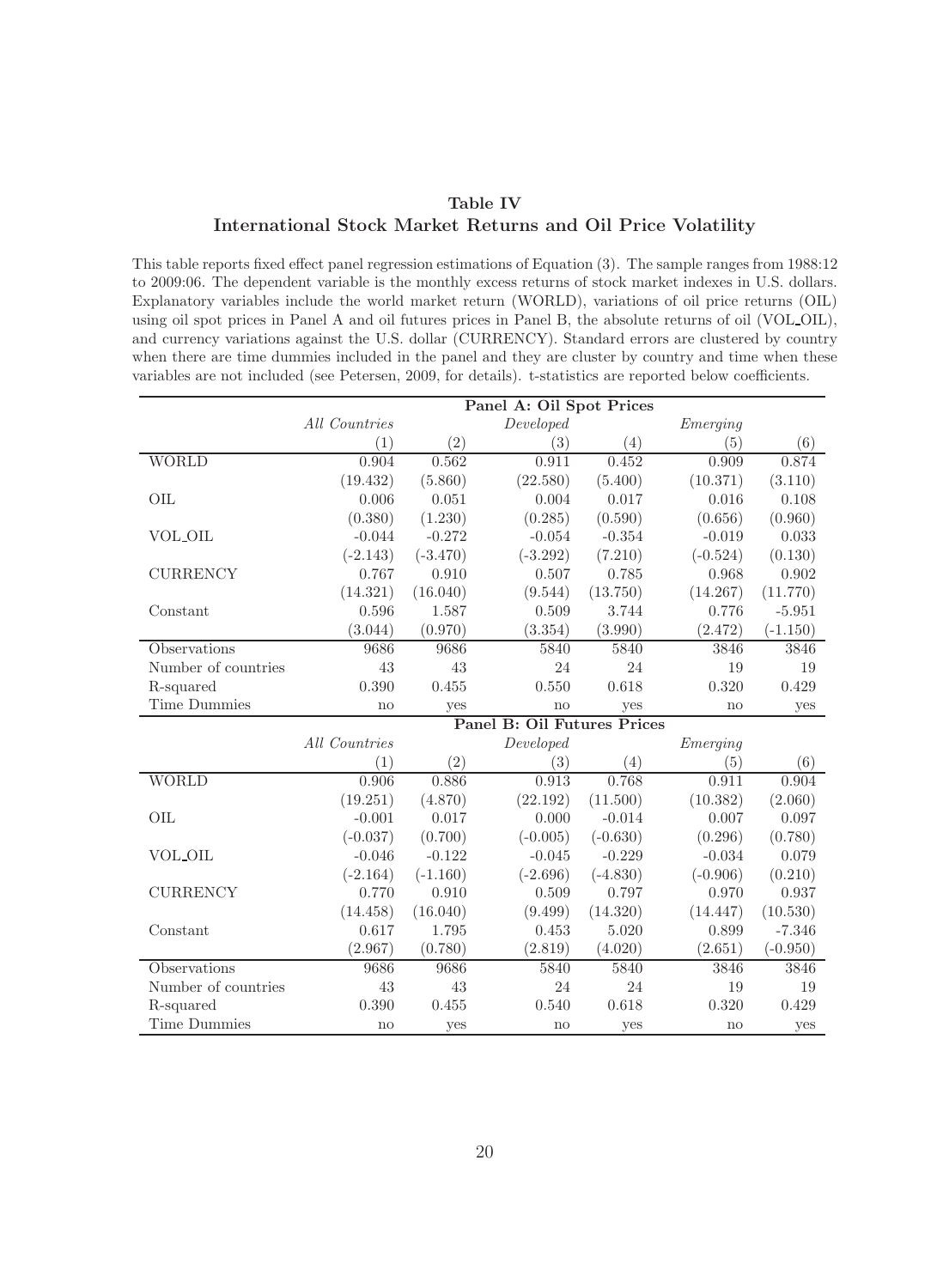# Table V Asymmetry of Oil Price Changes and Oil Price Volatility

Squared standardized residuals of a GARCH  $(1,1)$  model on oil price returns are regressed on OIL+ and OIL- (Equation 4). t-statistics are reported below coefficients. Superscripts \*, \*\* and \*\*\* denote statistical significance at 10%, 5% and 1% levels respectively.

|                                            | Panel A: Oil Spot Prices | Panel B: Oil Futures Prices |
|--------------------------------------------|--------------------------|-----------------------------|
| $OIL+$                                     | 0.214                    | 0.197                       |
|                                            | (18.120)                 | (9.250)                     |
| $OIL-$                                     | $-0.220$                 | $-0.225$                    |
|                                            | $(-20.970)$              | $(-6.410)$                  |
| Constant                                   | $-0.589$                 | $-0.572$                    |
|                                            | $(-6.490)$               | $(-3.980)$                  |
| Observations                               | 247                      | 247                         |
| R-squared                                  | 0.696                    | 0.719                       |
| $H_{03}$ : $OIL_{+} = OIL_{-}$             | $546.55***$              | $70.18***$                  |
| $H_{04}$ : $OIL_{+} = 0$ and $OIL_{-} = 0$ | $279.39***$              | $43.72***$                  |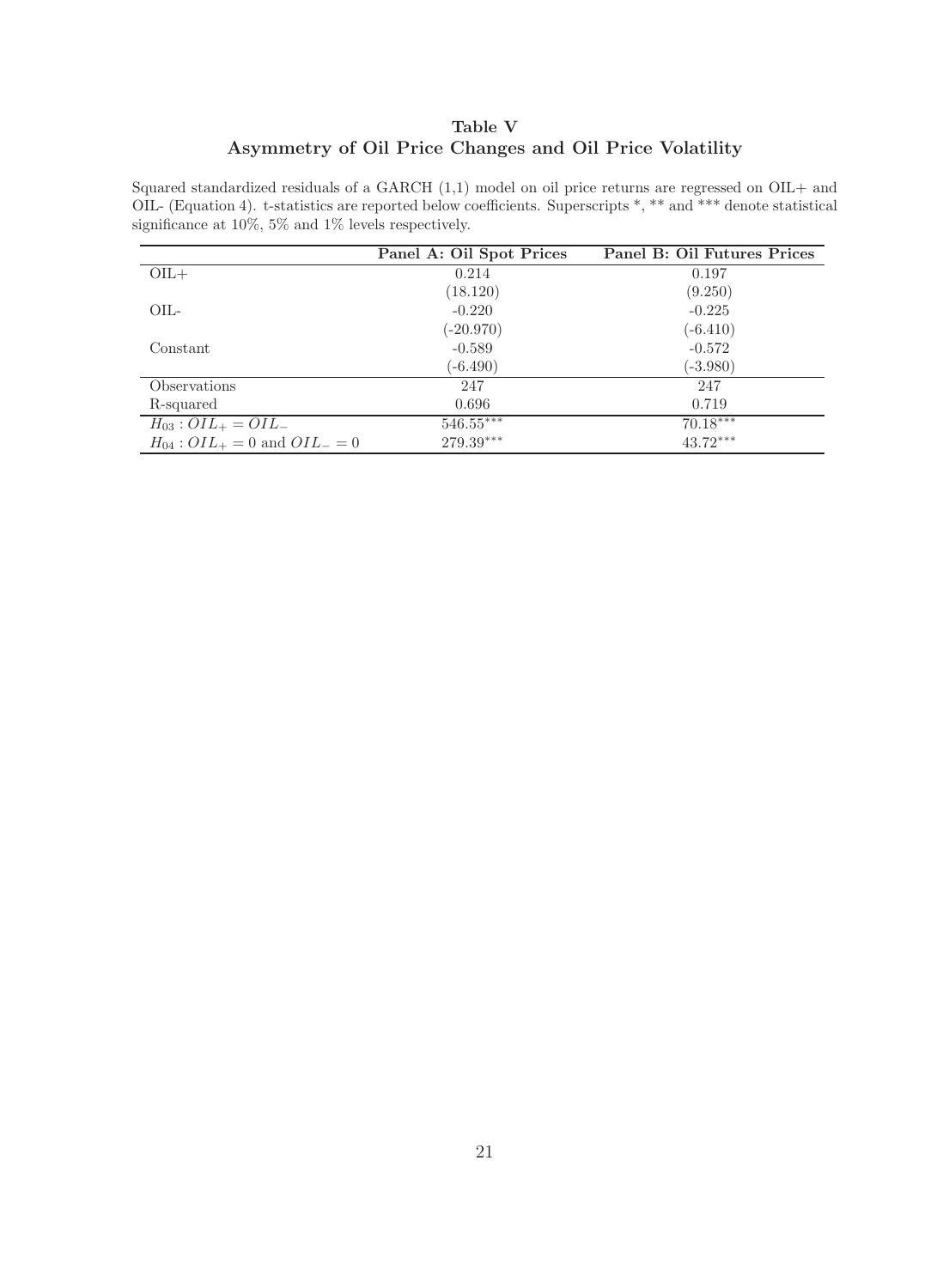### Table VI

# Oil Price Fluctuations and International Stock Market Returns - Results from Quantile Regressions

This table reports quantile panel regression estimations of equation (1). The dependent variable is the monthly excess returns of stock market indexes in U.S. dollars. Explanatory variables include the world market return (WORLD), variations of oil price returns (OIL) using oil spot prices in Panel A and oil futures prices in Panel B, and currency variations against the U.S. Dollar (CURRENCY). Standard errors are obtained via bootstrap. t-statistics are reported below coefficients.

|                 |                |            | Panel A: Oil Spot Prices           |            |            |
|-----------------|----------------|------------|------------------------------------|------------|------------|
| Quantile %      | $\overline{5}$ | 25         | 50                                 | 75         | 95         |
| <b>WORLD</b>    | 0.945          | 0.909      | 0.867                              | 0.821      | 0.815      |
|                 | (28.556)       | (49.606)   | (74.402)                           | (48.748)   | (25.324)   |
| OIL.            | 0.024          | 0.009      | 0.005                              | $-0.004$   | $-0.013$   |
|                 | (1.832)        | (1.174)    | (0.854)                            | $(-0.546)$ | $(-0.834)$ |
| <b>CURRENCY</b> | 0.847          | 0.747      | 0.639                              | 0.602      | 0.601      |
|                 | (20.981)       | (24.638)   | (23.562)                           | (21.000)   | (16.867)   |
| Constant        | $-4.760$       | $-1.727$   | 0.096                              | 2.032      | 5.140      |
|                 | $(-12.638)$    | $(-4.658)$ | (0.484)                            | (7.886)    | (17.558)   |
| Observations    | 9686           | 9686       | 9686                               | 9686       | 9686       |
| Pseudo-R2       | $0.391\,$      | 0.296      | 0.255                              | 0.240      | 0.272      |
|                 |                |            | <b>Panel B: Oil Futures Prices</b> |            |            |
| Quantile %      | $\overline{5}$ | 25         | 50                                 | 75         | 95         |
| <b>WORLD</b>    | 0.946          | 0.909      | 0.867                              | 0.820      | 0.816      |
|                 | (28.332)       | (57.968)   | (53.306)                           | (51.413)   | (33.571)   |
| OIL             | 0.012          | 0.006      | 0.002                              | $-0.005$   | $-0.016$   |
|                 | (1.060)        | (0.936)    | (0.234)                            | $(-0.925)$ | $(-1.239)$ |
| <b>CURRENCY</b> | 0.857          | 0.750      | 0.639                              | 0.603      | 0.601      |
|                 | (15.821)       | (28.724)   | (24.604)                           | (20.190)   | (13.602)   |
| Constant        | $-4.857$       | $-1.750$   | 0.089                              | 2.044      | 5.143      |
|                 | (11.850)       | (4.677)    | (0.528)                            | (5.316)    | (16.475)   |
| Observations    | 9686           | 9686       | 9686                               | 9686       | 9686       |
| $Pseudo-R2$     | 0.390          | 0.296      | 0.255                              | 0.240      | 0.272      |
| Country Dummies | yes            | yes        | yes                                | yes        | yes        |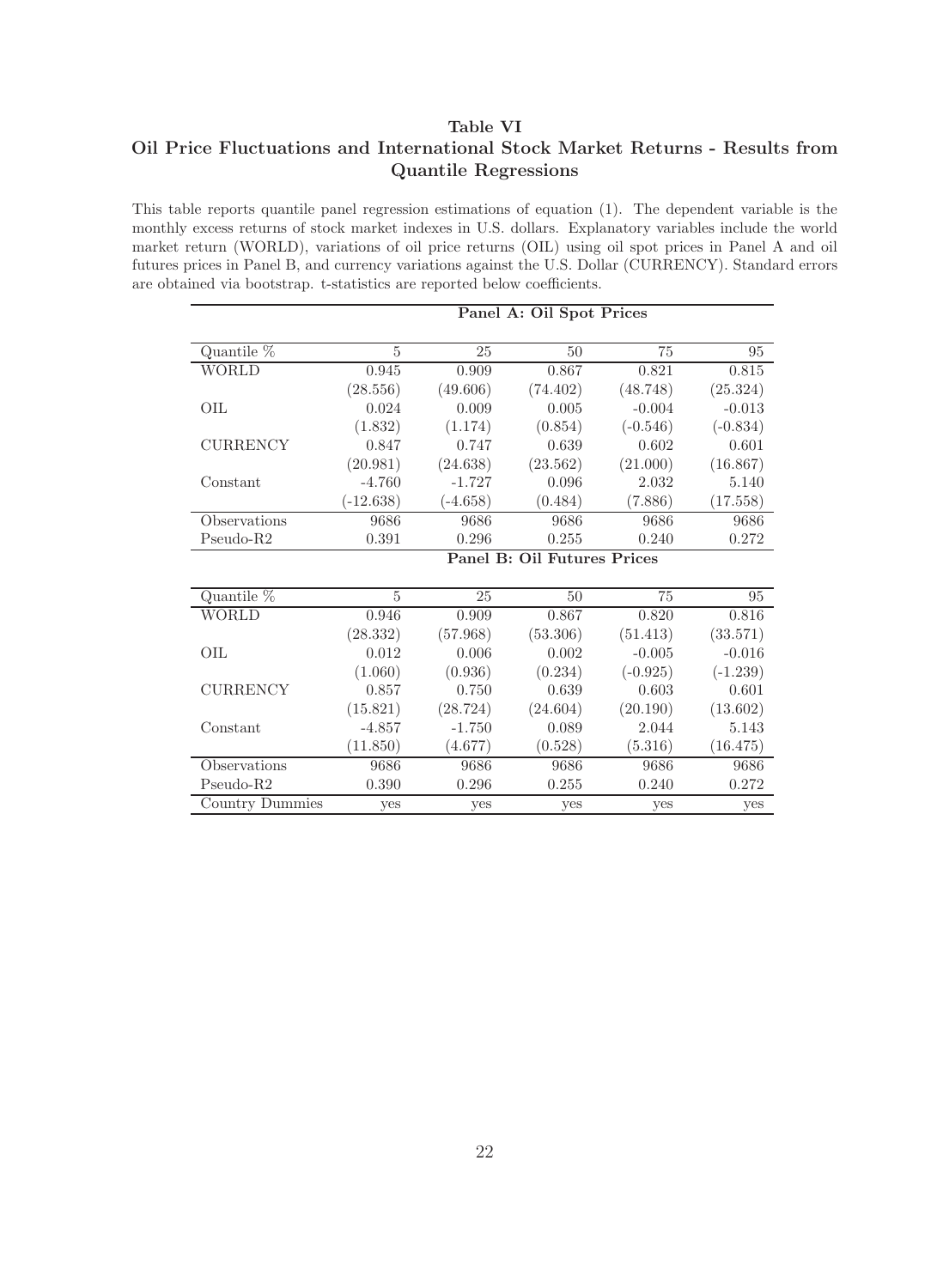### Table VII

## Asymmetric Effects of Oil Spot Price Changes in International Stock Markets - Results from Quantile Regressions

This table reports quantile panel regression estimations of equation (2). The sample ranges from 1988:12 to 2009:06. The dependent variable is the monthly excess returns of stock market indexes in U.S. dollars. Explanatory variables include the world market return (WORLD), positive variations of oil price returns (OIL+), negative variations of oil price returns (OIL-), and currency variations against the U.S. dollar (CURRENCY). Oil price variations are computed using oil spot prices. Panel A uses all sample countries, Panel B uses developed markets data and Panel C uses emerging markets data. Standard errors are obtained via bootstrap. t-statistics are reported below coefficients.

| Quantile $%$<br>$\overline{5}$<br>$\overline{25}$<br>$\overline{50}$<br>75<br>95<br><b>WORLD</b><br>0.936<br>0.907<br>0.868<br>0.822<br>0.815<br>(43.547)<br>(74.561)<br>(53.317)<br>(55.942)<br>(34.037)<br>$-0.091$<br>$-0.012$<br>0.000<br>$-0.043$<br>$OIL +$<br>$-0.050$<br>$(-0.788)$<br>$(-4.939)$<br>$(-3.277)$<br>(0.027)<br>$(-2.248)$<br>OIL-<br>0.150<br>0.074<br>0.019<br>$-0.009$<br>0.017<br>(7.213)<br>(4.995)<br>(1.615)<br>(0.930)<br>$(-0.825)$<br><b>CURRENCY</b><br>0.850<br>0.756<br>0.648<br>0.602<br>0.602<br>(22.858)<br>(20.903)<br>(14.556)<br>(34.549)<br>(12.650)<br>$-3.684$<br>$-1.197$<br>0.158<br>2.013<br>5.418<br>Constant<br>(7.079)<br>(3.741)<br>(0.757)<br>(5.537)<br>(15.767)<br>9686<br>9686<br>Observations<br>9686<br>9686<br>9686<br>Pseudo-R2<br>0.396<br>0.298<br>0.255<br>0.240<br>0.272<br>Panel B: Developed Markets<br>Quantile %<br>$\overline{5}$<br>50<br>95<br>25<br>75<br><b>WORLD</b><br>0.881<br>0.821<br>0.935<br>0.926<br>0.851<br>(40.814)<br>(60.348)<br>(40.358)<br>(27.820)<br>(58.688)<br>$-0.097$<br>$-0.056$<br>$-0.041$<br>$-0.015$<br>$OIL +$<br>$-0.035$<br>$(-5.152)$<br>$(-5.124)$<br>$(-3.270)$<br>$(-1.042)$<br>$(-1.242)$<br>OIL-<br>0.157<br>0.026<br>0.004<br>0.025<br>0.067<br>(4.847)<br>(3.940)<br>(2.371)<br>(0.314)<br>(1.072)<br><b>CURRENCY</b><br>0.548<br>0.529<br>0.494<br>0.481<br>0.519<br>(11.990)<br>(19.091)<br>(21.210)<br>(16.887)<br>(10.437)<br>$-3.720$<br>$-1.376$<br>0.250<br>2.152<br>5.654<br>Constant<br>(4.371)<br>(8.641)<br>(18.306)<br>$(-7.753)$<br>(1.435)<br>5840<br>5840<br>5840<br>Observations<br>5840<br>5840<br>0.371<br>0.343<br>Pseudo-R2<br>0.448<br>0.317<br>0.310<br><b>Panel C: Emerging Markets</b><br>Quantile %<br>$\overline{5}$<br>$\overline{95}$<br>25<br>50<br>75<br><b>WORLD</b><br>0.930<br>0.846<br>0.793<br>0.745<br>0.764<br>(16.770)<br>(26.295)<br>(31.792)<br>(8.777)<br>(10.750)<br>$-0.078$<br>0.020<br>0.066<br>0.056<br>$-0.059$<br>$OIL +$<br>$(-1.403)$<br>(0.671)<br>(2.714)<br>(1.522)<br>$(-1.259)$<br>OIL-<br>0.051<br>$-0.010$<br>0.158<br>$-0.040$<br>$-0.028$<br>(2.669)<br>(1.617)<br>$(-0.437)$<br>$(-1.299)$<br>$(-0.474)$<br><b>CURRENCY</b><br>1.314<br>1.093<br>1.047<br>0.862<br>0.929<br>(12.089)<br>(21.580)<br>(13.968)<br>(6.987)<br>(19.485)<br>Constant<br>$-8.500$<br>4.120<br>$-1.852$<br>0.413<br>11.083<br>(5.827)<br>(0.858)<br>(5.463)<br>$(-2.906)$<br>(9.993) |              | Panel A: All Countries |      |      |      |      |  |
|----------------------------------------------------------------------------------------------------------------------------------------------------------------------------------------------------------------------------------------------------------------------------------------------------------------------------------------------------------------------------------------------------------------------------------------------------------------------------------------------------------------------------------------------------------------------------------------------------------------------------------------------------------------------------------------------------------------------------------------------------------------------------------------------------------------------------------------------------------------------------------------------------------------------------------------------------------------------------------------------------------------------------------------------------------------------------------------------------------------------------------------------------------------------------------------------------------------------------------------------------------------------------------------------------------------------------------------------------------------------------------------------------------------------------------------------------------------------------------------------------------------------------------------------------------------------------------------------------------------------------------------------------------------------------------------------------------------------------------------------------------------------------------------------------------------------------------------------------------------------------------------------------------------------------------------------------------------------------------------------------------------------------------------------------------------------------------------------------------------------------------------------------------------------------------------------------------------------------------------------------------------------------------------------------------------------------------------------------------------------------------------------------------------------------------------|--------------|------------------------|------|------|------|------|--|
|                                                                                                                                                                                                                                                                                                                                                                                                                                                                                                                                                                                                                                                                                                                                                                                                                                                                                                                                                                                                                                                                                                                                                                                                                                                                                                                                                                                                                                                                                                                                                                                                                                                                                                                                                                                                                                                                                                                                                                                                                                                                                                                                                                                                                                                                                                                                                                                                                                        |              |                        |      |      |      |      |  |
|                                                                                                                                                                                                                                                                                                                                                                                                                                                                                                                                                                                                                                                                                                                                                                                                                                                                                                                                                                                                                                                                                                                                                                                                                                                                                                                                                                                                                                                                                                                                                                                                                                                                                                                                                                                                                                                                                                                                                                                                                                                                                                                                                                                                                                                                                                                                                                                                                                        |              |                        |      |      |      |      |  |
|                                                                                                                                                                                                                                                                                                                                                                                                                                                                                                                                                                                                                                                                                                                                                                                                                                                                                                                                                                                                                                                                                                                                                                                                                                                                                                                                                                                                                                                                                                                                                                                                                                                                                                                                                                                                                                                                                                                                                                                                                                                                                                                                                                                                                                                                                                                                                                                                                                        |              |                        |      |      |      |      |  |
|                                                                                                                                                                                                                                                                                                                                                                                                                                                                                                                                                                                                                                                                                                                                                                                                                                                                                                                                                                                                                                                                                                                                                                                                                                                                                                                                                                                                                                                                                                                                                                                                                                                                                                                                                                                                                                                                                                                                                                                                                                                                                                                                                                                                                                                                                                                                                                                                                                        |              |                        |      |      |      |      |  |
|                                                                                                                                                                                                                                                                                                                                                                                                                                                                                                                                                                                                                                                                                                                                                                                                                                                                                                                                                                                                                                                                                                                                                                                                                                                                                                                                                                                                                                                                                                                                                                                                                                                                                                                                                                                                                                                                                                                                                                                                                                                                                                                                                                                                                                                                                                                                                                                                                                        |              |                        |      |      |      |      |  |
|                                                                                                                                                                                                                                                                                                                                                                                                                                                                                                                                                                                                                                                                                                                                                                                                                                                                                                                                                                                                                                                                                                                                                                                                                                                                                                                                                                                                                                                                                                                                                                                                                                                                                                                                                                                                                                                                                                                                                                                                                                                                                                                                                                                                                                                                                                                                                                                                                                        |              |                        |      |      |      |      |  |
|                                                                                                                                                                                                                                                                                                                                                                                                                                                                                                                                                                                                                                                                                                                                                                                                                                                                                                                                                                                                                                                                                                                                                                                                                                                                                                                                                                                                                                                                                                                                                                                                                                                                                                                                                                                                                                                                                                                                                                                                                                                                                                                                                                                                                                                                                                                                                                                                                                        |              |                        |      |      |      |      |  |
|                                                                                                                                                                                                                                                                                                                                                                                                                                                                                                                                                                                                                                                                                                                                                                                                                                                                                                                                                                                                                                                                                                                                                                                                                                                                                                                                                                                                                                                                                                                                                                                                                                                                                                                                                                                                                                                                                                                                                                                                                                                                                                                                                                                                                                                                                                                                                                                                                                        |              |                        |      |      |      |      |  |
|                                                                                                                                                                                                                                                                                                                                                                                                                                                                                                                                                                                                                                                                                                                                                                                                                                                                                                                                                                                                                                                                                                                                                                                                                                                                                                                                                                                                                                                                                                                                                                                                                                                                                                                                                                                                                                                                                                                                                                                                                                                                                                                                                                                                                                                                                                                                                                                                                                        |              |                        |      |      |      |      |  |
|                                                                                                                                                                                                                                                                                                                                                                                                                                                                                                                                                                                                                                                                                                                                                                                                                                                                                                                                                                                                                                                                                                                                                                                                                                                                                                                                                                                                                                                                                                                                                                                                                                                                                                                                                                                                                                                                                                                                                                                                                                                                                                                                                                                                                                                                                                                                                                                                                                        |              |                        |      |      |      |      |  |
|                                                                                                                                                                                                                                                                                                                                                                                                                                                                                                                                                                                                                                                                                                                                                                                                                                                                                                                                                                                                                                                                                                                                                                                                                                                                                                                                                                                                                                                                                                                                                                                                                                                                                                                                                                                                                                                                                                                                                                                                                                                                                                                                                                                                                                                                                                                                                                                                                                        |              |                        |      |      |      |      |  |
|                                                                                                                                                                                                                                                                                                                                                                                                                                                                                                                                                                                                                                                                                                                                                                                                                                                                                                                                                                                                                                                                                                                                                                                                                                                                                                                                                                                                                                                                                                                                                                                                                                                                                                                                                                                                                                                                                                                                                                                                                                                                                                                                                                                                                                                                                                                                                                                                                                        |              |                        |      |      |      |      |  |
|                                                                                                                                                                                                                                                                                                                                                                                                                                                                                                                                                                                                                                                                                                                                                                                                                                                                                                                                                                                                                                                                                                                                                                                                                                                                                                                                                                                                                                                                                                                                                                                                                                                                                                                                                                                                                                                                                                                                                                                                                                                                                                                                                                                                                                                                                                                                                                                                                                        |              |                        |      |      |      |      |  |
|                                                                                                                                                                                                                                                                                                                                                                                                                                                                                                                                                                                                                                                                                                                                                                                                                                                                                                                                                                                                                                                                                                                                                                                                                                                                                                                                                                                                                                                                                                                                                                                                                                                                                                                                                                                                                                                                                                                                                                                                                                                                                                                                                                                                                                                                                                                                                                                                                                        |              |                        |      |      |      |      |  |
|                                                                                                                                                                                                                                                                                                                                                                                                                                                                                                                                                                                                                                                                                                                                                                                                                                                                                                                                                                                                                                                                                                                                                                                                                                                                                                                                                                                                                                                                                                                                                                                                                                                                                                                                                                                                                                                                                                                                                                                                                                                                                                                                                                                                                                                                                                                                                                                                                                        |              |                        |      |      |      |      |  |
|                                                                                                                                                                                                                                                                                                                                                                                                                                                                                                                                                                                                                                                                                                                                                                                                                                                                                                                                                                                                                                                                                                                                                                                                                                                                                                                                                                                                                                                                                                                                                                                                                                                                                                                                                                                                                                                                                                                                                                                                                                                                                                                                                                                                                                                                                                                                                                                                                                        |              |                        |      |      |      |      |  |
|                                                                                                                                                                                                                                                                                                                                                                                                                                                                                                                                                                                                                                                                                                                                                                                                                                                                                                                                                                                                                                                                                                                                                                                                                                                                                                                                                                                                                                                                                                                                                                                                                                                                                                                                                                                                                                                                                                                                                                                                                                                                                                                                                                                                                                                                                                                                                                                                                                        |              |                        |      |      |      |      |  |
|                                                                                                                                                                                                                                                                                                                                                                                                                                                                                                                                                                                                                                                                                                                                                                                                                                                                                                                                                                                                                                                                                                                                                                                                                                                                                                                                                                                                                                                                                                                                                                                                                                                                                                                                                                                                                                                                                                                                                                                                                                                                                                                                                                                                                                                                                                                                                                                                                                        |              |                        |      |      |      |      |  |
|                                                                                                                                                                                                                                                                                                                                                                                                                                                                                                                                                                                                                                                                                                                                                                                                                                                                                                                                                                                                                                                                                                                                                                                                                                                                                                                                                                                                                                                                                                                                                                                                                                                                                                                                                                                                                                                                                                                                                                                                                                                                                                                                                                                                                                                                                                                                                                                                                                        |              |                        |      |      |      |      |  |
|                                                                                                                                                                                                                                                                                                                                                                                                                                                                                                                                                                                                                                                                                                                                                                                                                                                                                                                                                                                                                                                                                                                                                                                                                                                                                                                                                                                                                                                                                                                                                                                                                                                                                                                                                                                                                                                                                                                                                                                                                                                                                                                                                                                                                                                                                                                                                                                                                                        |              |                        |      |      |      |      |  |
|                                                                                                                                                                                                                                                                                                                                                                                                                                                                                                                                                                                                                                                                                                                                                                                                                                                                                                                                                                                                                                                                                                                                                                                                                                                                                                                                                                                                                                                                                                                                                                                                                                                                                                                                                                                                                                                                                                                                                                                                                                                                                                                                                                                                                                                                                                                                                                                                                                        |              |                        |      |      |      |      |  |
|                                                                                                                                                                                                                                                                                                                                                                                                                                                                                                                                                                                                                                                                                                                                                                                                                                                                                                                                                                                                                                                                                                                                                                                                                                                                                                                                                                                                                                                                                                                                                                                                                                                                                                                                                                                                                                                                                                                                                                                                                                                                                                                                                                                                                                                                                                                                                                                                                                        |              |                        |      |      |      |      |  |
|                                                                                                                                                                                                                                                                                                                                                                                                                                                                                                                                                                                                                                                                                                                                                                                                                                                                                                                                                                                                                                                                                                                                                                                                                                                                                                                                                                                                                                                                                                                                                                                                                                                                                                                                                                                                                                                                                                                                                                                                                                                                                                                                                                                                                                                                                                                                                                                                                                        |              |                        |      |      |      |      |  |
|                                                                                                                                                                                                                                                                                                                                                                                                                                                                                                                                                                                                                                                                                                                                                                                                                                                                                                                                                                                                                                                                                                                                                                                                                                                                                                                                                                                                                                                                                                                                                                                                                                                                                                                                                                                                                                                                                                                                                                                                                                                                                                                                                                                                                                                                                                                                                                                                                                        |              |                        |      |      |      |      |  |
|                                                                                                                                                                                                                                                                                                                                                                                                                                                                                                                                                                                                                                                                                                                                                                                                                                                                                                                                                                                                                                                                                                                                                                                                                                                                                                                                                                                                                                                                                                                                                                                                                                                                                                                                                                                                                                                                                                                                                                                                                                                                                                                                                                                                                                                                                                                                                                                                                                        |              |                        |      |      |      |      |  |
|                                                                                                                                                                                                                                                                                                                                                                                                                                                                                                                                                                                                                                                                                                                                                                                                                                                                                                                                                                                                                                                                                                                                                                                                                                                                                                                                                                                                                                                                                                                                                                                                                                                                                                                                                                                                                                                                                                                                                                                                                                                                                                                                                                                                                                                                                                                                                                                                                                        |              |                        |      |      |      |      |  |
|                                                                                                                                                                                                                                                                                                                                                                                                                                                                                                                                                                                                                                                                                                                                                                                                                                                                                                                                                                                                                                                                                                                                                                                                                                                                                                                                                                                                                                                                                                                                                                                                                                                                                                                                                                                                                                                                                                                                                                                                                                                                                                                                                                                                                                                                                                                                                                                                                                        |              |                        |      |      |      |      |  |
|                                                                                                                                                                                                                                                                                                                                                                                                                                                                                                                                                                                                                                                                                                                                                                                                                                                                                                                                                                                                                                                                                                                                                                                                                                                                                                                                                                                                                                                                                                                                                                                                                                                                                                                                                                                                                                                                                                                                                                                                                                                                                                                                                                                                                                                                                                                                                                                                                                        |              |                        |      |      |      |      |  |
|                                                                                                                                                                                                                                                                                                                                                                                                                                                                                                                                                                                                                                                                                                                                                                                                                                                                                                                                                                                                                                                                                                                                                                                                                                                                                                                                                                                                                                                                                                                                                                                                                                                                                                                                                                                                                                                                                                                                                                                                                                                                                                                                                                                                                                                                                                                                                                                                                                        |              |                        |      |      |      |      |  |
|                                                                                                                                                                                                                                                                                                                                                                                                                                                                                                                                                                                                                                                                                                                                                                                                                                                                                                                                                                                                                                                                                                                                                                                                                                                                                                                                                                                                                                                                                                                                                                                                                                                                                                                                                                                                                                                                                                                                                                                                                                                                                                                                                                                                                                                                                                                                                                                                                                        |              |                        |      |      |      |      |  |
|                                                                                                                                                                                                                                                                                                                                                                                                                                                                                                                                                                                                                                                                                                                                                                                                                                                                                                                                                                                                                                                                                                                                                                                                                                                                                                                                                                                                                                                                                                                                                                                                                                                                                                                                                                                                                                                                                                                                                                                                                                                                                                                                                                                                                                                                                                                                                                                                                                        |              |                        |      |      |      |      |  |
|                                                                                                                                                                                                                                                                                                                                                                                                                                                                                                                                                                                                                                                                                                                                                                                                                                                                                                                                                                                                                                                                                                                                                                                                                                                                                                                                                                                                                                                                                                                                                                                                                                                                                                                                                                                                                                                                                                                                                                                                                                                                                                                                                                                                                                                                                                                                                                                                                                        |              |                        |      |      |      |      |  |
|                                                                                                                                                                                                                                                                                                                                                                                                                                                                                                                                                                                                                                                                                                                                                                                                                                                                                                                                                                                                                                                                                                                                                                                                                                                                                                                                                                                                                                                                                                                                                                                                                                                                                                                                                                                                                                                                                                                                                                                                                                                                                                                                                                                                                                                                                                                                                                                                                                        |              |                        |      |      |      |      |  |
|                                                                                                                                                                                                                                                                                                                                                                                                                                                                                                                                                                                                                                                                                                                                                                                                                                                                                                                                                                                                                                                                                                                                                                                                                                                                                                                                                                                                                                                                                                                                                                                                                                                                                                                                                                                                                                                                                                                                                                                                                                                                                                                                                                                                                                                                                                                                                                                                                                        |              |                        |      |      |      |      |  |
|                                                                                                                                                                                                                                                                                                                                                                                                                                                                                                                                                                                                                                                                                                                                                                                                                                                                                                                                                                                                                                                                                                                                                                                                                                                                                                                                                                                                                                                                                                                                                                                                                                                                                                                                                                                                                                                                                                                                                                                                                                                                                                                                                                                                                                                                                                                                                                                                                                        |              |                        |      |      |      |      |  |
|                                                                                                                                                                                                                                                                                                                                                                                                                                                                                                                                                                                                                                                                                                                                                                                                                                                                                                                                                                                                                                                                                                                                                                                                                                                                                                                                                                                                                                                                                                                                                                                                                                                                                                                                                                                                                                                                                                                                                                                                                                                                                                                                                                                                                                                                                                                                                                                                                                        |              |                        |      |      |      |      |  |
|                                                                                                                                                                                                                                                                                                                                                                                                                                                                                                                                                                                                                                                                                                                                                                                                                                                                                                                                                                                                                                                                                                                                                                                                                                                                                                                                                                                                                                                                                                                                                                                                                                                                                                                                                                                                                                                                                                                                                                                                                                                                                                                                                                                                                                                                                                                                                                                                                                        |              |                        |      |      |      |      |  |
|                                                                                                                                                                                                                                                                                                                                                                                                                                                                                                                                                                                                                                                                                                                                                                                                                                                                                                                                                                                                                                                                                                                                                                                                                                                                                                                                                                                                                                                                                                                                                                                                                                                                                                                                                                                                                                                                                                                                                                                                                                                                                                                                                                                                                                                                                                                                                                                                                                        |              |                        |      |      |      |      |  |
|                                                                                                                                                                                                                                                                                                                                                                                                                                                                                                                                                                                                                                                                                                                                                                                                                                                                                                                                                                                                                                                                                                                                                                                                                                                                                                                                                                                                                                                                                                                                                                                                                                                                                                                                                                                                                                                                                                                                                                                                                                                                                                                                                                                                                                                                                                                                                                                                                                        |              |                        |      |      |      |      |  |
|                                                                                                                                                                                                                                                                                                                                                                                                                                                                                                                                                                                                                                                                                                                                                                                                                                                                                                                                                                                                                                                                                                                                                                                                                                                                                                                                                                                                                                                                                                                                                                                                                                                                                                                                                                                                                                                                                                                                                                                                                                                                                                                                                                                                                                                                                                                                                                                                                                        | Observations | 3846                   | 3846 | 3846 | 3846 | 3846 |  |
| Pseudo-R2<br>0.332<br>0.243<br>0.189<br>0.166<br>0.185                                                                                                                                                                                                                                                                                                                                                                                                                                                                                                                                                                                                                                                                                                                                                                                                                                                                                                                                                                                                                                                                                                                                                                                                                                                                                                                                                                                                                                                                                                                                                                                                                                                                                                                                                                                                                                                                                                                                                                                                                                                                                                                                                                                                                                                                                                                                                                                 |              |                        |      |      |      |      |  |
| <b>Country Dummies</b><br>yes<br>yes<br>yes<br>yes<br>yes                                                                                                                                                                                                                                                                                                                                                                                                                                                                                                                                                                                                                                                                                                                                                                                                                                                                                                                                                                                                                                                                                                                                                                                                                                                                                                                                                                                                                                                                                                                                                                                                                                                                                                                                                                                                                                                                                                                                                                                                                                                                                                                                                                                                                                                                                                                                                                              |              |                        |      |      |      |      |  |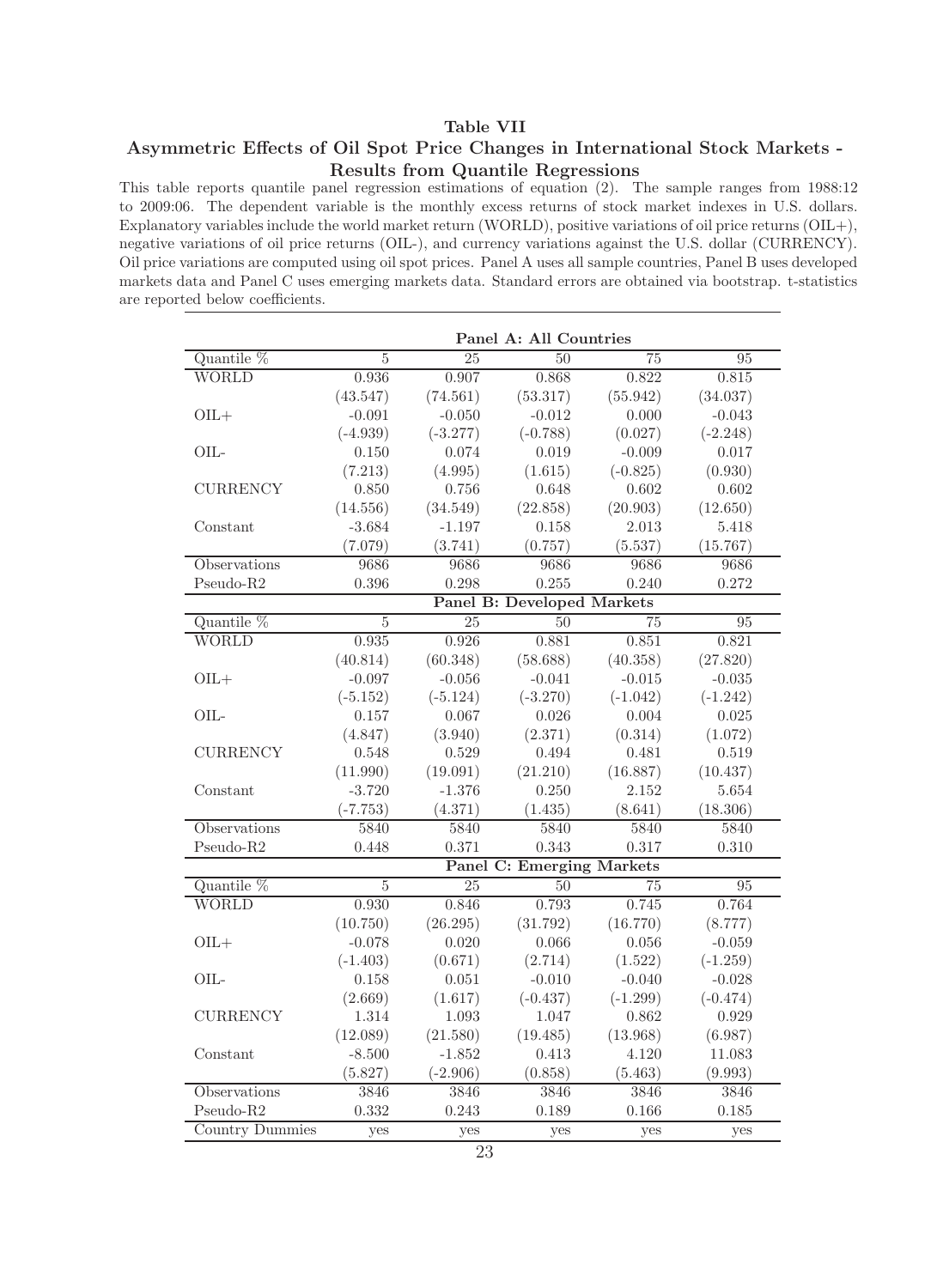### Table VIII

# Asymmetric Effects of Oil Future Price Changes in International Stock Markets -Results from Quantile Regressions

This table reports quantile panel regression estimations of equation (2). The sample ranges from 1988:12 to 2009:06. The dependent variable is the monthly excess returns of stock market indexes in U.S. dollars. Explanatory variables include the world market return (WORLD), positive variations of oil price returns (OIL+), negative variations of oil price returns (OIL-), and currency variations against the U.S. dollar (CURRENCY). Panel A uses all sample countries, Panel B uses developed markets data and Panel C uses emerging markets data. Oil price variations are computed using oil futures prices. Standard errors are obtained via bootstrap. t-statistics are reported below coefficients.

|                        | Panel A: All Countries |                   |                                   |            |                 |  |
|------------------------|------------------------|-------------------|-----------------------------------|------------|-----------------|--|
| Quantile %             | $\overline{5}$         | 25                | 50                                | 75         | 95              |  |
| <b>WORLD</b>           | 0.940                  | 0.910             | 0.870                             | 0.820      | 0.820           |  |
|                        | (37.220)               | (79.180)          | (53.060)                          | (55.540)   | (31.850)        |  |
| $OIL +$                | $-0.080$               | $-0.050$          | $-0.020$                          | 0.000      | $-0.020$        |  |
|                        | $(-4.940)$             | $(-2.940)$        | $(-1.470)$                        | (0.030)    | $(-0.870)$      |  |
| OIL-                   | 0.100                  | 0.070             | 0.020                             | $-0.010$   | 0.000           |  |
|                        | (4.630)                | (6.160)           | (1.890)                           | $(-1.190)$ | $(-0.220)$      |  |
| <b>CURRENCY</b>        | 0.850                  | 0.760             | 0.650                             | 0.600      | 0.600           |  |
|                        | (14.190)               | (33.410)          | (23.340)                          | (20.580)   | (13.360)        |  |
| Constant               | $-3.810$               | $-1.280$          | 0.230                             | 2.020      | 5.190           |  |
|                        | $(-7.540)$             | $(-3.900)$        | (1.010)                           | (5.040)    | (16.990)        |  |
| Observations           | 9686                   | 9686              | 9686                              | 9686       | 9686            |  |
| Pseudo-R2              | 0.390                  | 0.300             | 0.250                             | 0.240      | 0.270           |  |
|                        |                        |                   | <b>Panel B: Developed Markets</b> |            |                 |  |
| Quantile %             | $\bf 5$                | 25                | $50\,$                            | 75         | 95              |  |
| <b>WORLD</b>           | 0.925                  | 0.928             | 0.885                             | 0.853      | 0.831           |  |
|                        | (36.017)               | (48.694)          | (51.799)                          | (41.844)   | (43.835)        |  |
| $OIL +$                | $-0.087$               | $-0.055$          | $-0.043$                          | $-0.015$   | $-0.019$        |  |
|                        | $(-4.066)$             | $(-3.313)$        | $(-3.234)$                        | $(-1.340)$ | $(-0.997)$      |  |
| OIL-                   | 0.117                  | 0.069             | 0.018                             | 0.002      | 0.003           |  |
|                        | (3.773)                | (4.354)           | (1.757)                           | (0.155)    | (0.142)         |  |
| <b>CURRENCY</b>        | 0.534                  | 0.533             | 0.499                             | 0.481      | 0.495           |  |
|                        | (8.895)                | (19.650)          | (34.074)                          | (22.384)   | (8.106)         |  |
| Constant               | $-3.849$               | $-1.359$          | 0.291                             | 2.156      | 5.393           |  |
|                        | $(-6.541)$             | $(-4.009)$        | (1.100)                           | (8.123)    | (13.734)        |  |
| Observations           | 5840                   | $\overline{58}40$ | 5840                              | 5840       | 5840            |  |
| Pseudo-R2              | 0.445                  | 0.3707            | 0.3426                            | 0.3174     | 0.3096          |  |
|                        |                        |                   | <b>Panel C: Emerging Markets</b>  |            |                 |  |
| Quantile %             | $\overline{5}$         | $\overline{25}$   | $\overline{50}$                   | 75         | $\overline{95}$ |  |
| <b>WORLD</b>           | 0.930                  | 0.847             | 0.789                             | 0.750      | 0.748           |  |
|                        | (9.850)                | (30.445)          | (19.308)                          | (17.404)   | (9.599)         |  |
| $OIL +$                | $-0.081$               | 0.004             | 0.051                             | 0.050      | $-0.066$        |  |
|                        | $(-2.209)$             | (0.123)           | (1.905)                           | (1.470)    | $(-1.060)$      |  |
| $OIL-$                 | 0.141                  | 0.058             | 0.000                             | $-0.046$   | $-0.024$        |  |
|                        | (3.049)                | (1.298)           | (0.015)                           | $(-1.105)$ | $(-0.402)$      |  |
| <b>CURRENCY</b>        | 1.348                  | 1.092             | 1.047                             | 0.864      | 0.931           |  |
|                        | (10.415)               | (30.851)          | (20.151)                          | (13.599)   | 7.998           |  |
| Constant               | $-8.913$               | $-1.807$          | 0.399                             | 4.055      | 11.139          |  |
|                        | $(-7.358)$             | $(-3.270)$        | (0.883)                           | (8.582)    | 12.885          |  |
| Observations           | 3846                   | 3846              | 3846                              | 3846       | 3846            |  |
| Pseudo-R2              | 0.332                  | 0.243             | 0.189                             | 0.166      | 0.1854          |  |
| <b>Country Dummies</b> | yes                    | yes               | yes                               | yes        | yes             |  |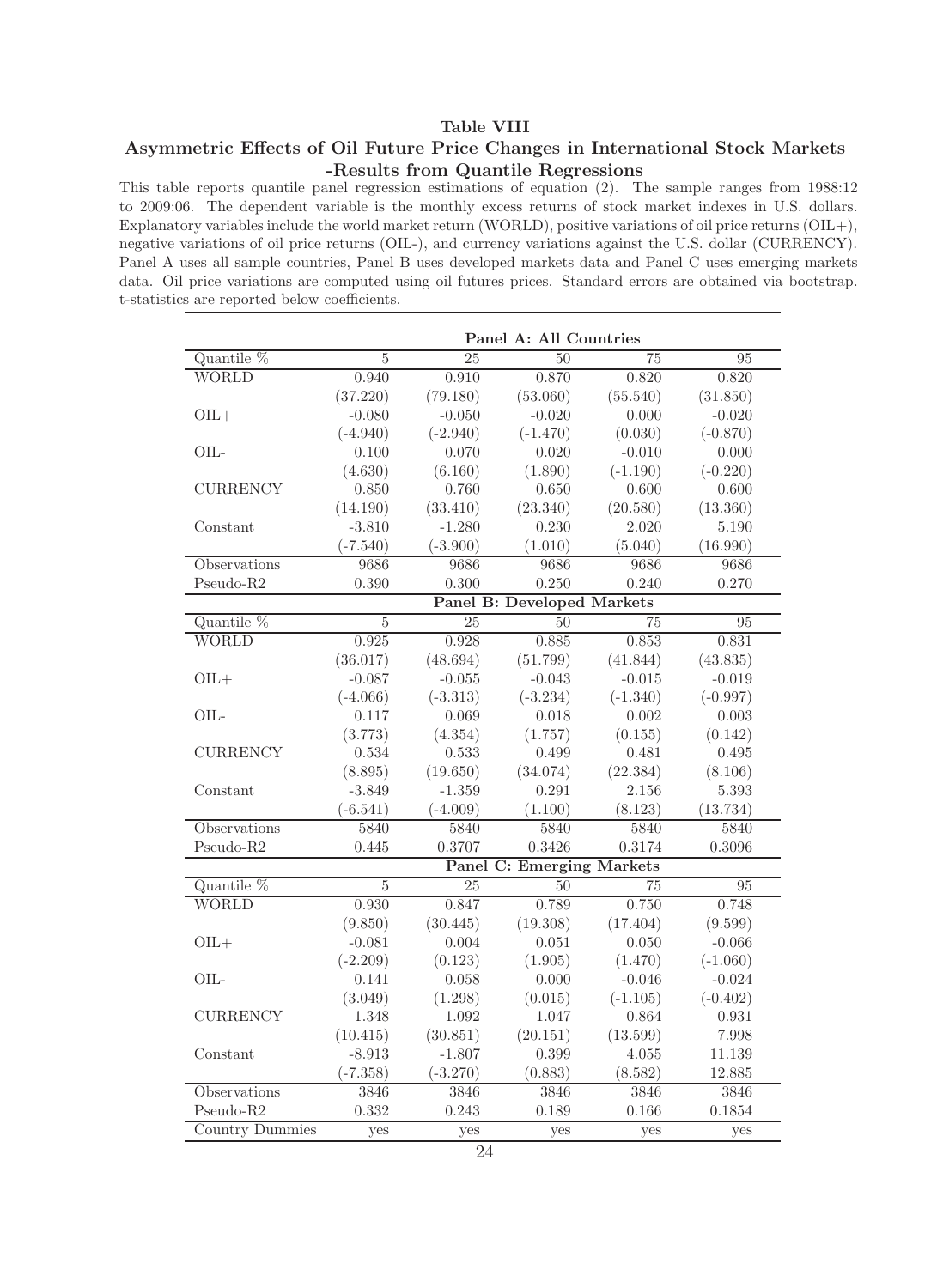### Table IX

### International Stock Market Returns and Oil Spot Price Volatility- Results from Quantile Regressions

This table reports quantile panel regression estimations of equation (3). The sample ranges from 1988:12 to 2009:06. The dependent variable is the monthly excess returns of stock market indexes in U.S. dollars. Explanatory variables include the world market return (WORLD), variations of oil price returns (OIL) using oil spot, the absolute returns of oil (VOL OIL), and currency variations against the U.S. dollar (CURRENCY). Panel A uses all sample countries, Panel B uses developed markets data and Panel C uses emerging markets data. Standard errors are obtained via bootstrap. t-statistics are reported below coefficients.

|                                                   | Panel A: All Countries |                 |                                     |                 |                 |  |  |  |
|---------------------------------------------------|------------------------|-----------------|-------------------------------------|-----------------|-----------------|--|--|--|
| Quantile %                                        | $\overline{5}$         | $\overline{25}$ | $\overline{50}$                     | $\overline{75}$ | $\overline{95}$ |  |  |  |
| <b>WORLD</b>                                      | 0.936                  | 0.907           | 0.868                               | 0.822           | 0.815           |  |  |  |
|                                                   | (43.547)               | (74.561)        | (53.317)                            | (55.942)        | (34.037)        |  |  |  |
| OIL                                               | 0.030                  | 0.012           | 0.004                               | $-0.004$        | $-0.013$        |  |  |  |
|                                                   | (2.397)                | (1.562)         | (0.435)                             | $(-0.614)$      | $(-1.237)$      |  |  |  |
| VOL_OIL                                           | $-0.121$               | $-0.062$        | $-0.015$                            | 0.005           | $-0.030$        |  |  |  |
|                                                   | $(-7.869)$             | $(-4.765)$      | $(-1.447)$                          | (0.581)         | $(-1.917)$      |  |  |  |
| <b>CURRENCY</b>                                   | 0.850                  | 0.756           | 0.648                               | 0.602           | 0.602           |  |  |  |
|                                                   | (14.556)               | (34.549)        | (22.858)                            | (20.903)        | (12.650)        |  |  |  |
| Constant                                          | $-3.684$               | $-1.197$        | 0.158                               | 2.013           | 5.418           |  |  |  |
|                                                   | $(-7.079)$             | $(-3.741)$      | (0.765)                             | (5.537)         | (15.767)        |  |  |  |
| Observations                                      | 9686                   | 9686            | 9686                                | 9686            | 9686            |  |  |  |
| Pseudo-R2                                         | 0.396                  | 0.298           | 0.255                               | 0.240           | 0.272           |  |  |  |
|                                                   |                        |                 | <b>Panel B: Developed Countries</b> |                 |                 |  |  |  |
| Quantile $%$                                      | $\overline{5}$         | 25              | 50                                  | 75              | 95              |  |  |  |
| <b>WORLD</b>                                      | 0.935                  | 0.926           | 0.881                               | 0.851           | 0.821           |  |  |  |
|                                                   | (33.378)               | (55.186)        | (54.505)                            | (42.905)        | (32.158)        |  |  |  |
| OIL                                               | 0.030                  | $0.005\,$       | $-0.007$                            | $-0.006$        | $-0.005$        |  |  |  |
|                                                   | (2.174)                | (0.549)         | $(-0.989)$                          | $(-0.885)$      | $(-0.461)$      |  |  |  |
| VOL_OIL                                           | $-0.127$               | $-0.062$        | $-0.034$                            | $-0.010$        | $-0.030$        |  |  |  |
|                                                   | $(-5.921)$             | $(-3.657)$      | $(-4.330)$                          | $(-1.036)$      | $(-2.448)$      |  |  |  |
| <b>CURRENCY</b>                                   | 0.548                  | 0.529           | 0.494                               | 0.481           | 0.519           |  |  |  |
|                                                   | (7.721)                | (28.606)        | (28.446)                            | (15.358)        | (11.656)        |  |  |  |
| Constant                                          | $-3.720$               | $-1.376$        | 0.250                               | 2.152           | $5.654\,$       |  |  |  |
|                                                   | $(-5.380)$             | $(-3.394)$      | (1.118)                             | (5.949)         | (17.534)        |  |  |  |
| Observations                                      | 5840                   | 5840            | 5840                                | 5840            | 5840            |  |  |  |
| Pseudo-R2                                         | 0.4481                 | 0.3709          | 0.3427                              | 0.3174          | 0.3102          |  |  |  |
|                                                   |                        |                 | <b>Panel C: Emerging Markets</b>    |                 |                 |  |  |  |
| Quantile %                                        | $\overline{5}$         | 25              | 50                                  | 75              | 95              |  |  |  |
| <b>WORLD</b>                                      | 0.930                  | 0.846           | 0.793                               | 0.745           | 0.764           |  |  |  |
|                                                   | (16.271)               | (37.116)        | (21.582)                            | (15.385)        | (8.534)         |  |  |  |
| OIL                                               | 0.040                  | $\,0.035\,$     | 0.028                               | 0.008           | $-0.044$        |  |  |  |
|                                                   | (1.139)                | (1.842)         | (2.318)                             | (0.339)         | $(-2.121)$      |  |  |  |
| <b>VOL_OIL</b>                                    | $-0.118$               | $-0.015$        | 0.038                               | 0.048           | $-0.016$        |  |  |  |
|                                                   | $(-2.698)$             | $(-0.740)$      | (1.980)                             | (1.474)         | $(-0.282)$      |  |  |  |
| $\begin{array}{ll} \textbf{CURRENCY} \end{array}$ | 1.314                  | 1.093           | 1.047                               | 0.862           | 0.929           |  |  |  |
|                                                   | (10.994)               | (26.382)        | (13.987)                            | (16.354)        | (7.960)         |  |  |  |
| Constant                                          | $-8.500$               | $-1.852$        | 0.413                               | 4.120           | 11.083          |  |  |  |
|                                                   | $(-5.616)$             | $(-4.251)$      | (1.019)                             | (7.817)         | (17.792)        |  |  |  |
| Observations                                      | 3846                   | 3846            | 3846                                | 3846            | 3846            |  |  |  |
| Pseudo-R2                                         | 0.332                  | 0.243           | 0.189                               | 0.166           | 0.185           |  |  |  |
| Country Dummies                                   | yes                    | yes             | yes                                 | yes             | yes             |  |  |  |